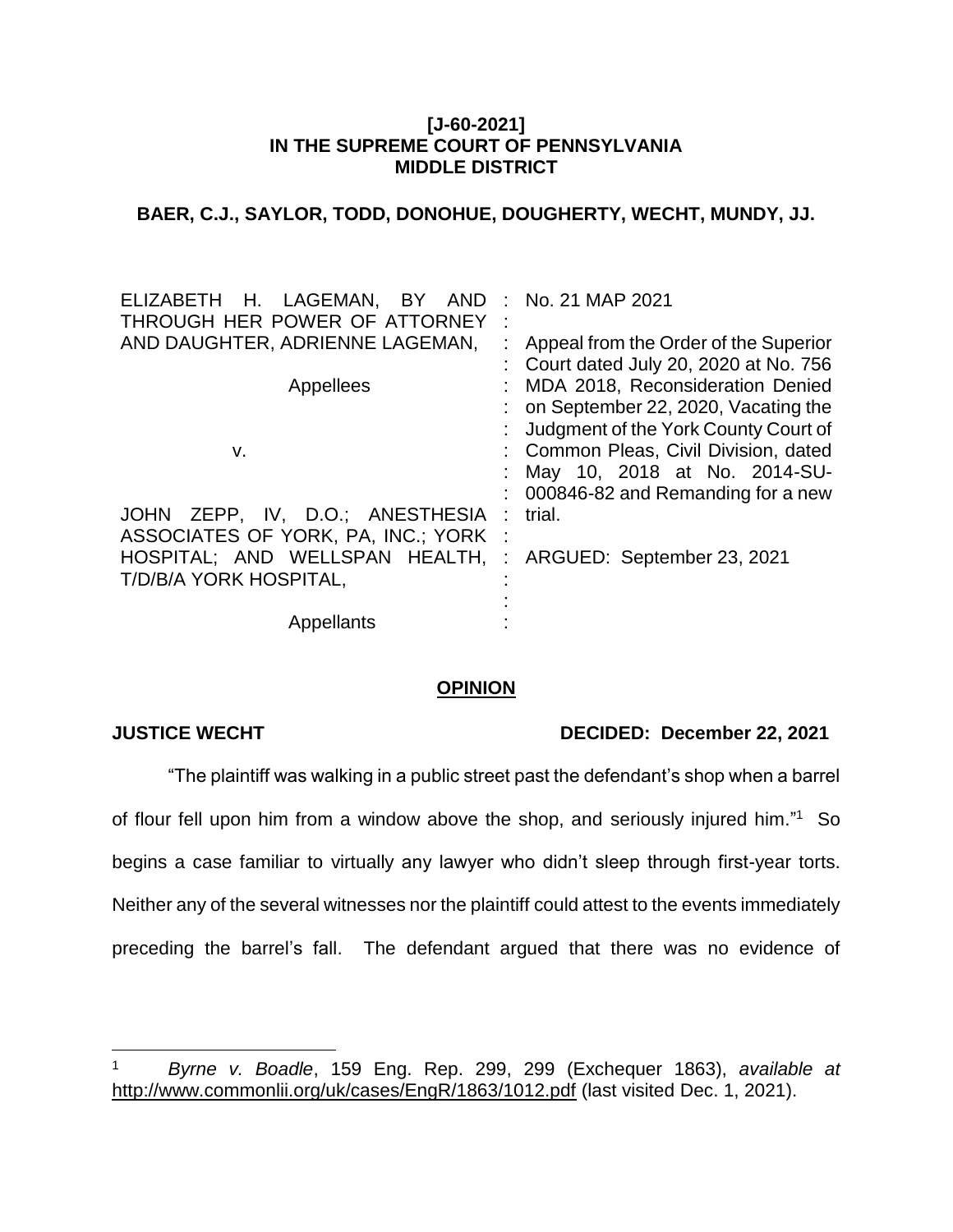negligence to support a jury verdict, indeed no evidence that the defendant or his agents were present at the time of the event, and an Assessor agreed, dismissing the case.

But a panel of judges of the Court of Exchequer felt otherwise. Acknowledging the dearth of "affirmative evidence" that the defendant or his agents were directly responsible for losing control of the barrel, the court observed that courts previously had held "that the mere fact of the accident having occurred is evidence of negligence, as, for instance," when two trains managed by the same company collide. $2$  In such a case, the accident alone establishes negligence; responsibility presumably lies only with the company that controlled both trains.

The court concluded that the plaintiff should have prevailed by virtue of "presumptive negligence," what we call a rebuttable presumption, shifting the burden to the defendant to produce exculpatory evidence.<sup>3</sup> While the court emphasized that there are accidents from which no presumption of negligence should arise, it concluded that, for want of contrary defense evidence, the barrel could not have rolled out of the barn but for negligence, and it would be unjust to deny relief due to a lack of specific proof.

The case is famous because it contains the earliest reference to the phrase "*res ipsa loquitur*" in this connection, <sup>4</sup> which we now use in our law to describe a similar

3 *Id*.

<sup>2</sup> *Id*. at 300.

<sup>4</sup> *Id*. ("There are certain cases of which it may be said *res ipsa loquitur*, and this seems one of them."). For convenience, we sometimes refer to *res ipsa loquitur* as "the Doctrine" and the attendant *res ipsa loquitur* jury instruction as "the Instruction."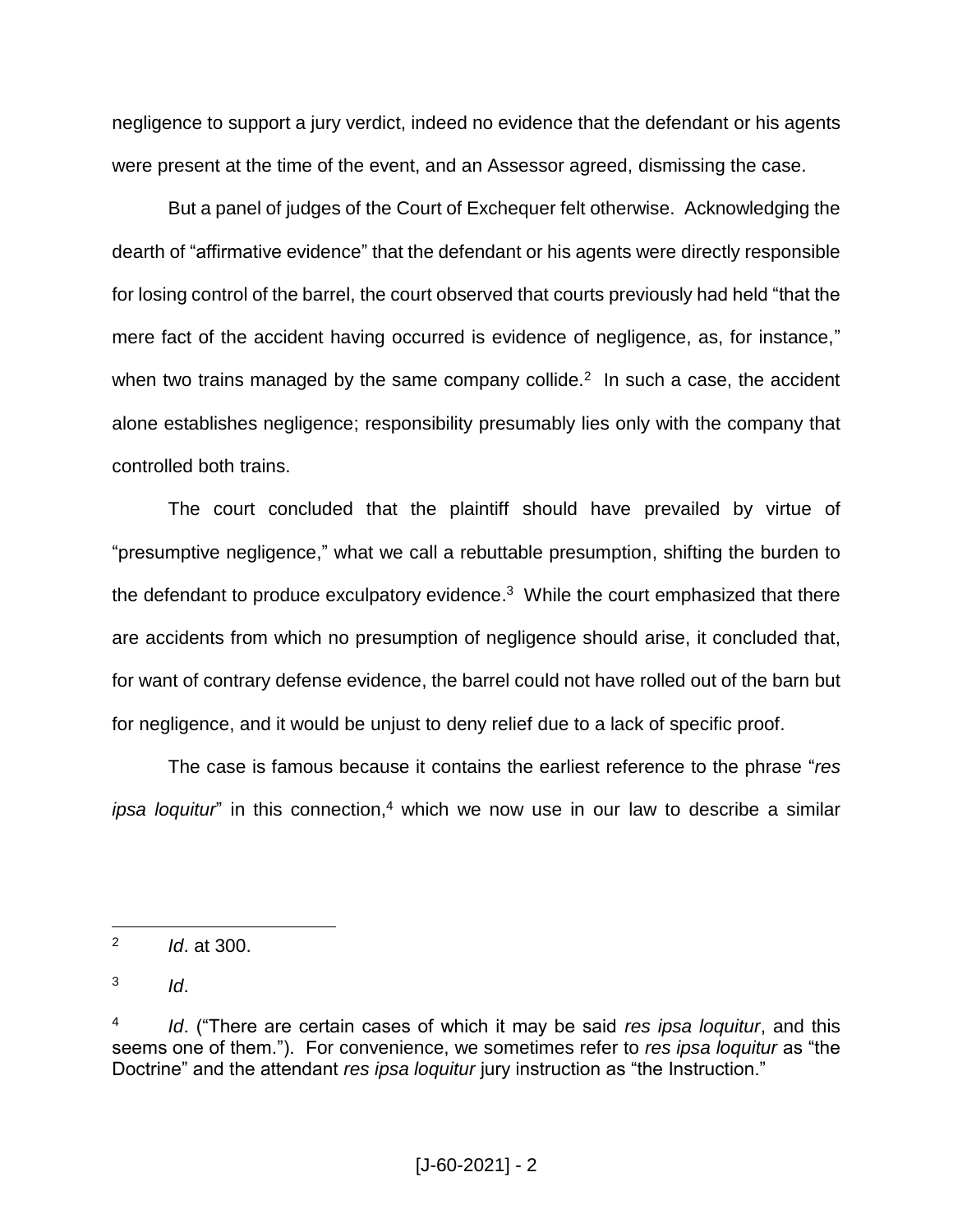doctrine. The literal translation is "*the thing itself speaks*," but it is more commonly rendered in American law as "*the thing speaks for itself*." 5

In Pennsylvania, we have described *res ipsa loquitur* as a discrete category of "circumstantial evidence,"<sup>6</sup> which may suffice to establish negligence where more specific evidence of the events surrounding the injury eludes even diligent investigation. And while the historical underpinnings of the Doctrine just entailed events that a lay person without assistance might conclude by an exercise of common sense could not occur absent negligence—the barrel rolling out of a barn, two trains colliding on a track managed by the same company—Pennsylvania now recognizes its application in contexts that exceed the unassisted grasp of lay jurors, cases involving complex facts and theories of liability. Among these we find medical malpractice cases, to which we extended the doctrine forty years ago.<sup>7</sup>

The application of the Doctrine to medical malpractice cases by now is settled. We granted review in this case to clarify whether resort to the Doctrine is precluded when the

 $\overline{a}$ <sup>5</sup> *See, e.g., Pepin v. Wal-Mart Stores, Inc.*, 542 F. Supp.2d 107, 112 (D. Me. 2008). Maine also offers "the accident spells negligence." *Pratt v. Freese's, Inc.*, 438 A.2d 901, 903 (Me. 1981). In *Toogood v. Owen J. Rogal, D.D.S., P.C.*, we called this a novel "coinage" by the *Byrne* Court. 824 A.2d 1140, 1145 (Pa. 2003) (plurality). But in fact, the phrase was used decades earlier by this Court (and surely others), albeit in a case having nothing to do with negligence. *See*, *e.g.*, *Porter v. Turner*, 3 Serg. & Rawle 108, 115 (Pa. 1817).

<sup>6</sup> *See Gilbert v. Korvette, Inc.*, 327 A.2d 94, 99 (Pa. 1974) ("*Res ipsa loquitur* is neither a rule of procedure nor one of substantive tort law. It is only a shorthand expression for circumstantial proof of negligence—a rule of evidence.").

<sup>7</sup> *See Quinby v. Plumsteadville Family Practice, Inc.*, 907 A.2d 1061, 1072 (Pa. 2006) (noting our first approval of *res ipsa loquitur* in a medical malpractice case in *Jones v. Harrisburg Polyclinic Hospital*, 437 A.2d 1134, 1137 (Pa. 1981)).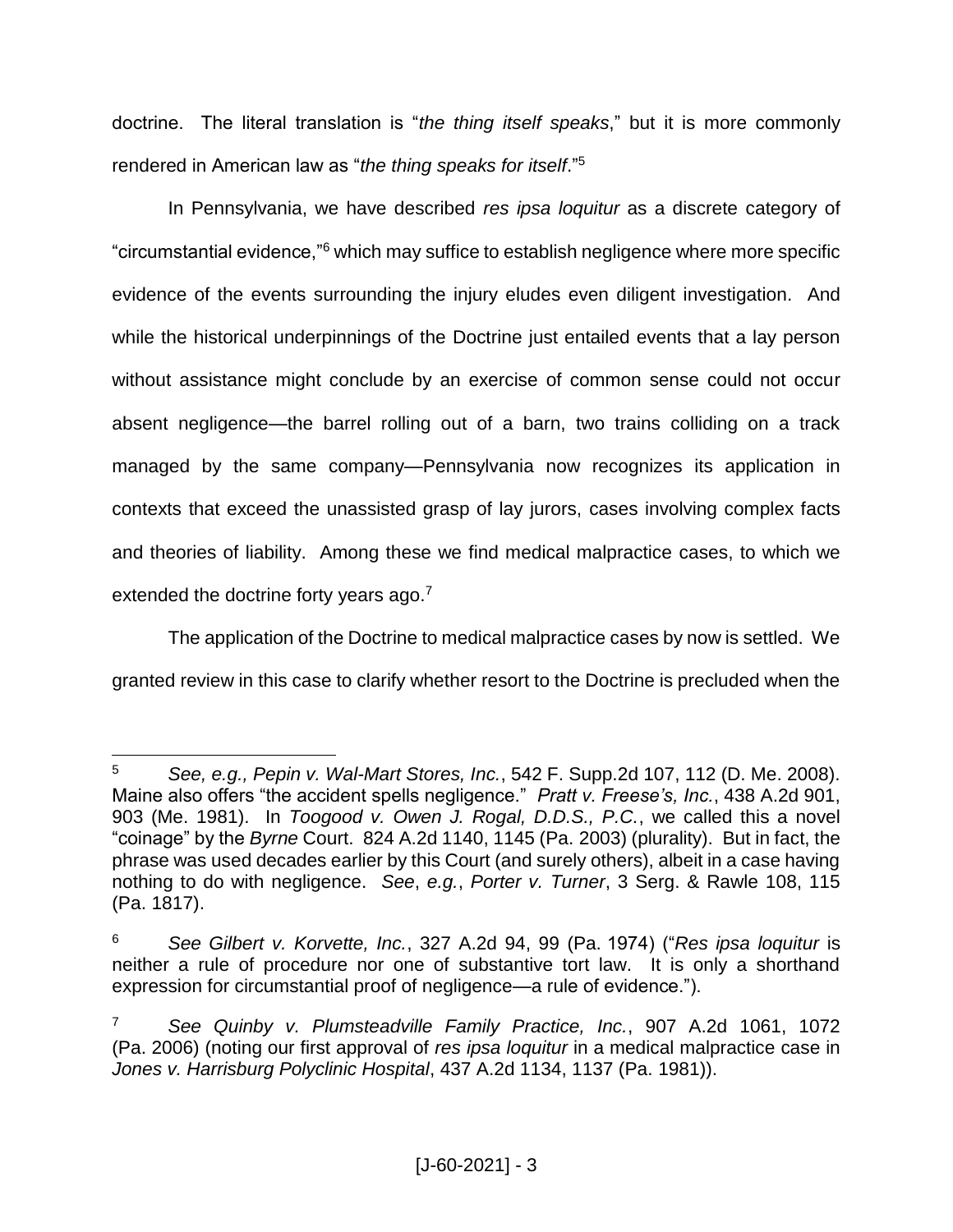plaintiff has introduced enough "direct" evidence that the Doctrine is not the only avenue to a finding of liability—whether, in short, the two approaches to satisfying the plaintiff's evidentiary burden are mutually exclusive. As it has in several earlier cases, the Superior Court held that they are not exclusive. We affirm.

## **I. The Surgery, the Trial Evidence, and the Jury Charge.**

On May 17, 2012, Plaintiff-Appellee H. Elizabeth Lageman presented at Defendant-Appellant York Hospital with abdominal pain, nausea, and vomiting. Lageman had a small bowel obstruction secondary to a large ventral hernia. Two days later, a general surgeon performed an emergency exploratory laparotomy. Defendant-Appellant John Zepp, IV, D.O., was the attending anesthesiologist.<sup>8</sup>

As a corollary of their responsibility for administering anesthesia and ensuring that the patient remains in the intended physical state, anesthesiologists carefully monitor the patient's vital signs. Anesthesiologists have at their disposal various methods of monitoring the relevant parameters, and a limited ability to manipulate certain indicators.<sup>9</sup>

To monitor Lageman's condition, Zepp employed a central venous pressure line ("CVP"), which he attempted to insert into the internal jugular vein, located near the internal (or "common") carotid artery. From his insertion point, the carotid lay directly behind Lageman's jugular. 10

 $\overline{a}$ <sup>8</sup> Unless indicated otherwise, what follows draws exclusively from Zepp's testimony.

<sup>&</sup>lt;sup>9</sup> Such indicators include heart rate, blood pressure, respiration rate, and hydration.

 $10$  The arrangement of jugular vein and carotid artery varies from patient to patient, with Lageman's anatomy reflecting that of a minority of patients.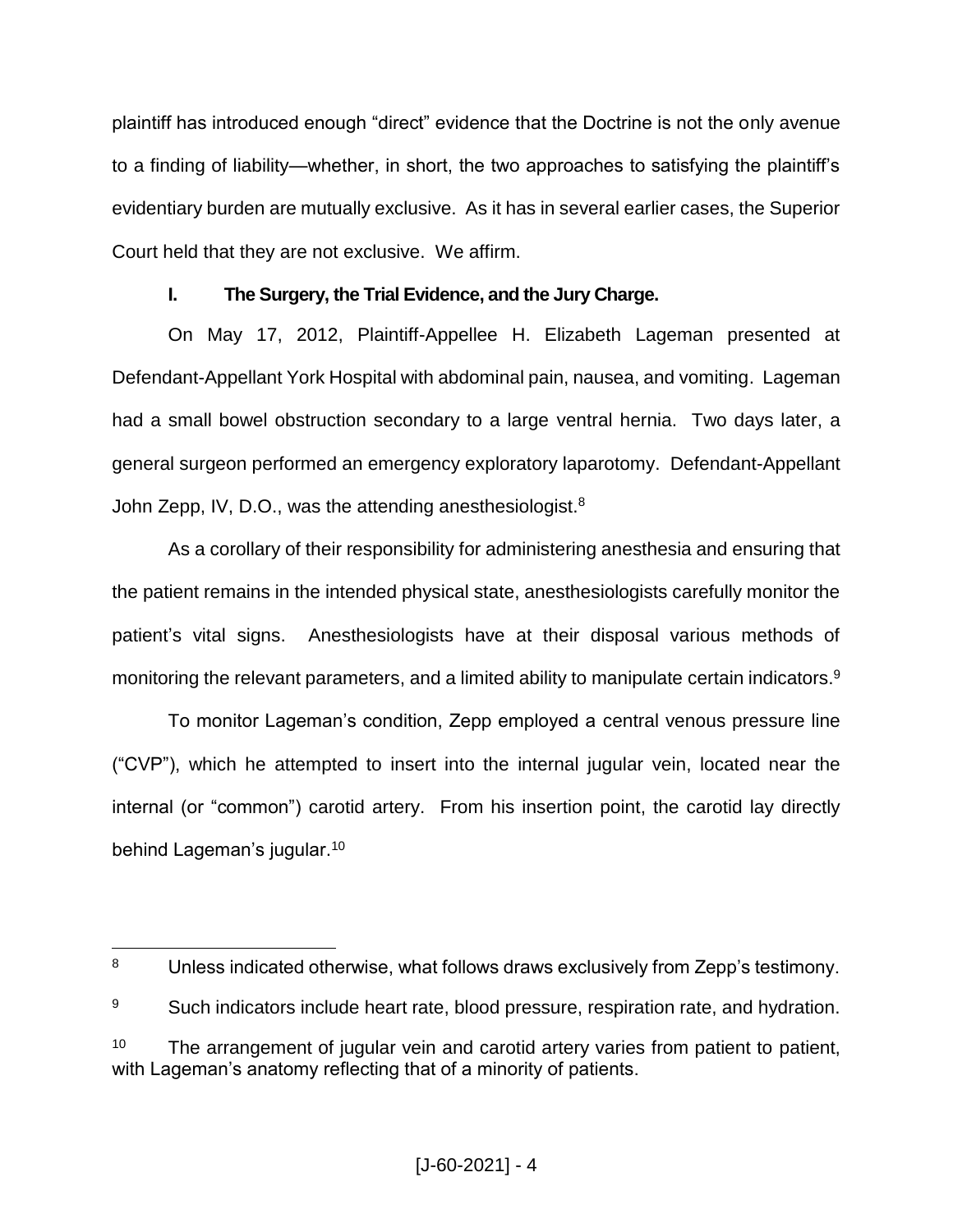Zepp's general practice in placing such a line involves the following steps. First, he inserts a small needle, monitoring its movement with dynamic, cross-axis ultrasound, which provides a two-dimensional, longitudinal view of the vein and the artery and can visualize the inserted needle.<sup>11</sup> Once he confirms by ultrasound (to the extent possible) the needle's placement in the vein, Zepp uses the needle to thread a small catheter to "pull up" blood from the insertion site. This is another confirmatory step: if the needle has been placed in the vein, the level of the blood visible in the tube will stabilize. But if it has been mistakenly placed in the artery, the pressurization in that vessel will cause the blood in the tube to fluctuate and rise significantly. The blood from each vessel also differs in color, arterial blood a brighter red than venous blood, which appears darker. This method is referred to as manometry.<sup>12</sup> Once placement is confirmed, Zepp threads a dilator into the vein, which makes the hole at the insertion site wider to accommodate the CVP, which he then inserts into the vein.

In this case, the placement failed. Zepp testified that he completed the above steps and confirmed to his satisfaction that he had placed the catheter into the vein, as intended. But when he inserted the CVP, he passed it through the far wall of the vein and into the right common carotid artery behind. The catheter ultimately penetrated approximately eighteen centimeters into the artery, against the pressurized arterial blood

<sup>11</sup> Zepp acknowledged that "[t]here are inherent problems with the use of the ultrasound sometimes making it challenging to view the tip of the needle." Notes of Testimony, 1/3-8/2018, at 174. The notes of testimony, spanning five days of trial, are continuously paginated. Moving forward, we cite the transcript as "N.T."

 $12$  Zepp's expert Mark E. Hudson, M.D., testified that "[m]anometry is probably the most important step in terms of confirming that that catheter is in the vein." *Id*. at 508.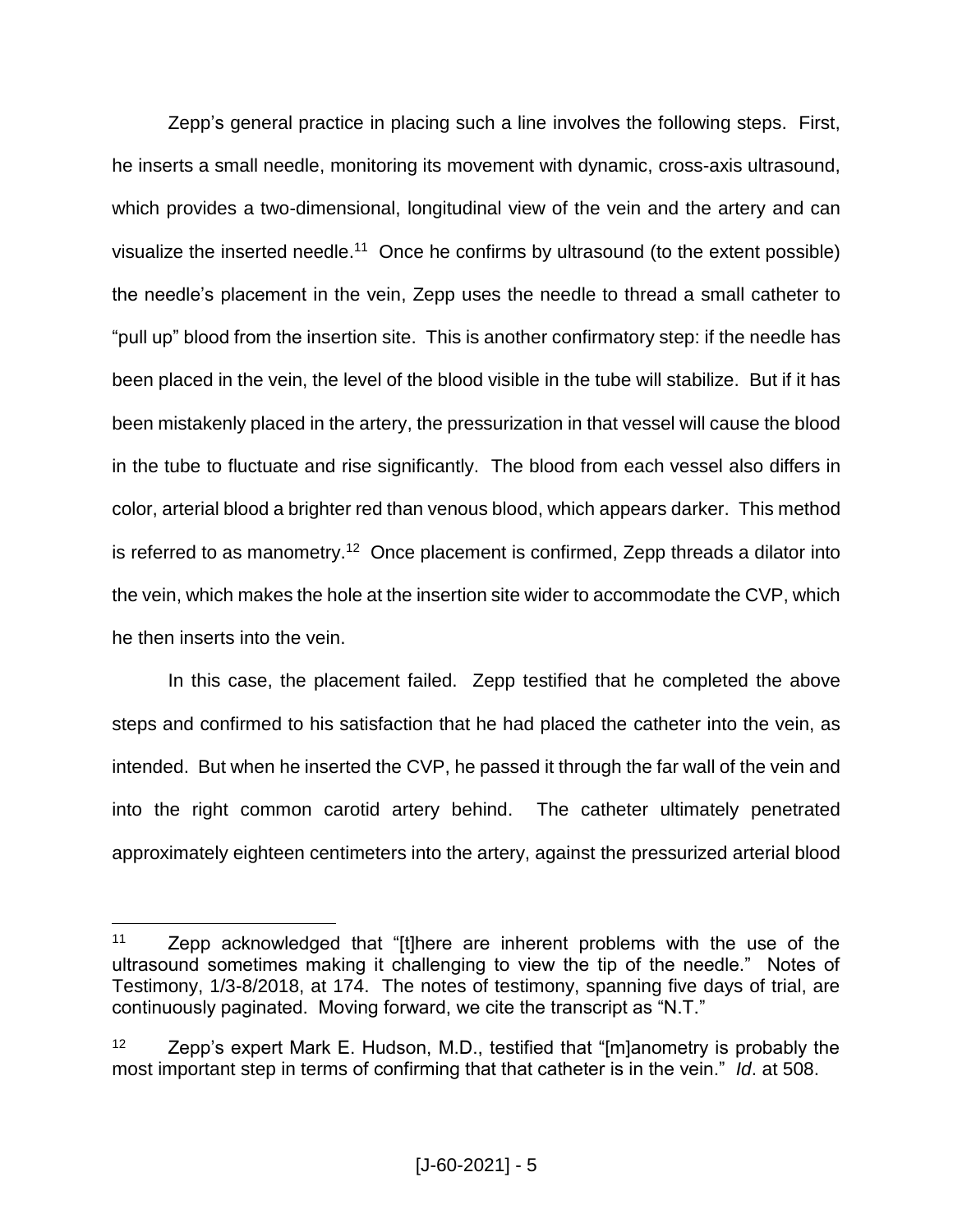flow en route to Lageman's brain, perhaps as deep as the aortic arch,<sup>13</sup> a structure attached to the top of the heart. Zepp did not realize his error at first and secured the placement by sewing the CVP into place.

With the CVP secured, Zepp conducted another test to determine the waveform of the pressure in the vessel, "a final confirmation" of placement.<sup>14</sup> The reading indicated arterial rather than venous placement. Alerted to his error, Zepp called for a vascular surgeon to address the misplacement and repair any damage. He also asked the general surgeon to place a catheter in a vein in Lageman's groin to enable proper monitoring, and the surgery continued.

After the procedure, Lageman had little or no movement in her left-side extremities. She was diagnosed with one or more strokes in the distribution of the right internal carotid artery to the right middle cerebral artery.

Zepp acknowledged that arterial cannulation has been associated with stroke, because of the potential penetration of air, fluids, or medications entering the artery, or due to the creation of a blood clot or the dislodgment of arterial plaque which then travels to the brain.<sup>15</sup> But he also testified that, "if it's managed appropriately, we should be able

<sup>13</sup> *Id*. at 235 ("If you put a catheter from here 7 inches down into somebody's neck, it goes into the aortic arch or actually into the heart . . . .").

<sup>14</sup> *Id*. at 182.

 $15$  A cannula is "[a] hollow tube with a sharp, retractable inner core that can be inserted into a vein, an artery, or another body cavity." *Cannula*, WEBMD, *available at*  <http://medicinenet.com/cannula/definition.htm> (last visited Oct. 29, 2021). Cannulation is the insertion of a cannula. It is not to be mistaken for a mere "needle stick" to the vessel, which typically does not bring the same elevated risk of complications that cannulation does. N.T. at 526-28.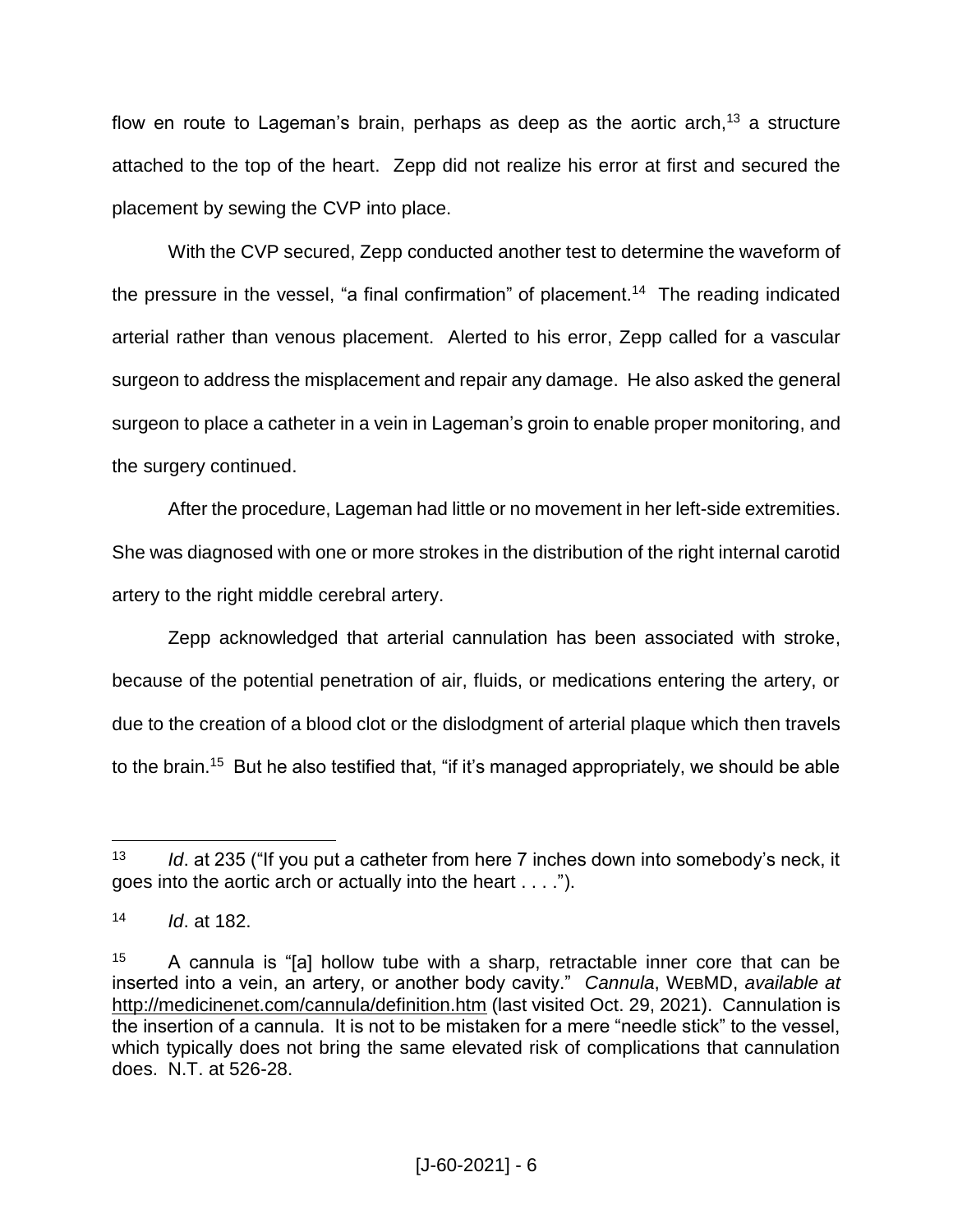to hopefully avoid those complications."<sup>16</sup> He said that if such were to occur in the right internal carotid artery, any associated strokes would occur in the right distribution to the right middle cerebral artery, as in this case.

The jury weighed Zepp's testimony against that of his expert witness, anesthesiologist Mark E. Hudson, M.D., and of Lageman's expert, anesthesiologist James M. Pepple, M.D.

Pepple opined to a reasonable degree of medical certainty that Zepp's actions fell below the applicable standard of care. Asked "[i]f the standard of care has been properly observed, that all the steps have not only been taken, but they were taken correctly and things were seen and evaluated correctly, is it possible that this artery would have been cannulated to this degree," he answered "No."<sup>17</sup>

Pepple further testified that Zepp's reliance upon a short-axis ultrasound method of monitoring the needle's placement, or at least the manner in which he used it, was inconsistent with the standard of care because it did not enable him to visualize the *tip* of the needle, leaving him blind to the fact that the needle passed through the vein and entered the artery. Pepple also questioned Zepp's assertion that he relied upon manometry to confirm the needle's placement because Zepp made no note to that effect in the chart.<sup>18</sup> In Pepple's view, the difference in what manometry would show between

 $\overline{a}$ <sup>16</sup> N.T. at 185.

<sup>17</sup> *Id*. at 238.

 $18$  Zepp did not clearly attest to performing manometry in locating Lageman's CVP, testifying rather that it was his standard practice to do so. He also indicated that he "document[s] by exception," implying that manometry is among standard operating procedures from which he would only document a departure. *Id*. at 177; *see also*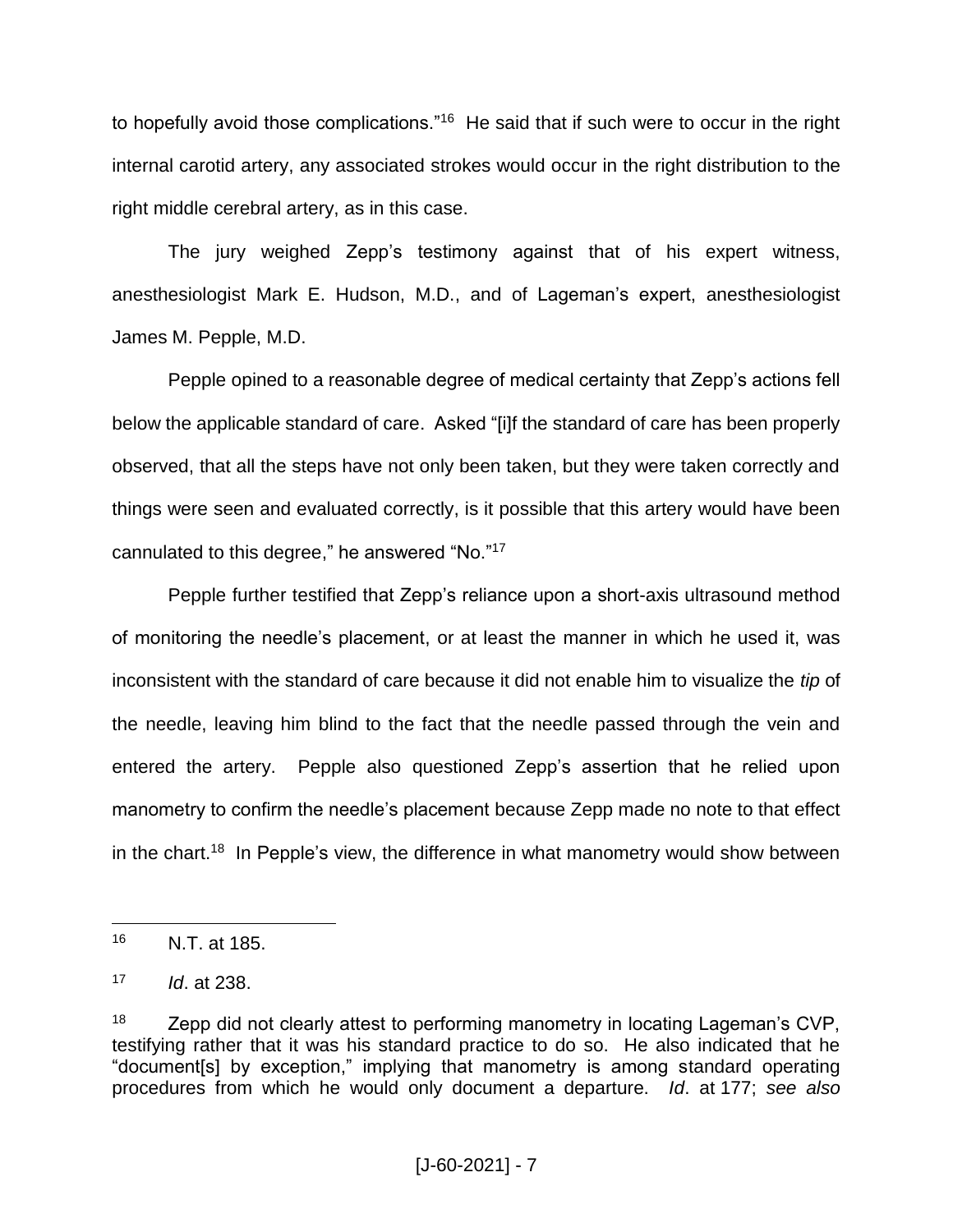venous and arterial placement would be too striking to miss. This reinforced his opinion by suggesting that whether manometry was performed or not, either its non-performance or the poor quality of its performance fell below the standard of care.

Zepp's attorney questioned Pepple about guidelines provided by the American Society of Anesthesiologists ("ASA"). Pepple noted that the ASA guidelines' "use cannot guarantee any specific outcome,"<sup>19</sup> a proposition Zepp argues should be treated as a selfdefeating concession that arterial cannulation can happen in the absence of negligence. Lageman's attorney asked Pepple to situate the putative admission in its proper context, a prefatory caveat that appears in the Guidelines: "[P]ractice guidelines developed by [the ASA] are not intended as standards or absolute requirements, and their use cannot guarantee any specific outcome. . . . Practice guidelines are subject to revision as warranted by evolution of medical knowledge, technology, and practice. They provide basic recommendations . . . ."<sup>20</sup>

Pepple testified to the problems associated with arterial placement of a catheter:

A. [I]f you put a large catheter in the artery, you can get a hematoma, which would be just . . . blood leaking out and being in that area. You could potentially get an infection from that.

 $\overline{a}$ *id.* at 312 (Zepp testifying that there is not "ever a time that [he doesn't] follow each and every one of the steps that [his testimony has] outlined").

<sup>19</sup> *Id*. at 282; *see id*. at 293, 531 (same).

<sup>20</sup> *Id*. at 282 (reading the Guidelines). Even taken at face value, such a concession was compatible with such events rising from negligence. *See id*. at 241 (Lageman's attorney at side bar: "The problem is, when you talk about a known complication, it doesn't tell you whether it's negligently caused or not negligently caused, which means that you can't just say, hey, there are known complications and this happens.").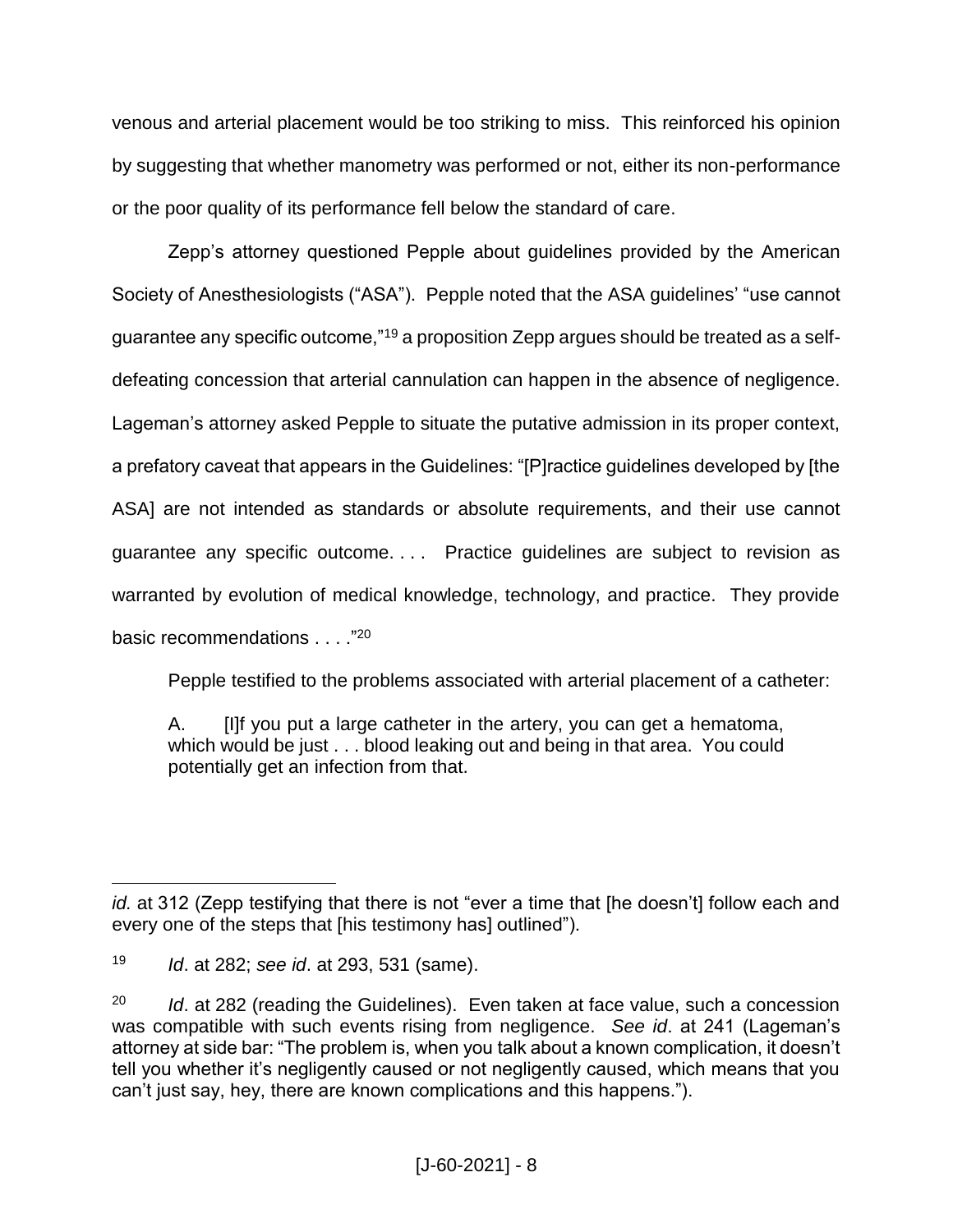But you could also get some much more serious complications . . . . [Y]ou can get embolic phenomenon [*sic*] or obstructive phenomenon [*sic*] which can cause a stroke. . . .

Q. Can you explain what an embolic phenomenon is?

A. So when—whenever you put a foreign body in somebody, the body's response to it is generally to try to get rid of it, or if you are in a blood vessel, to start clotting off, okay, so . . . if you put a catheter in a vein, you can get what you might have heard of as thrombophlebitis.

\* \* \* \*

And what happens is if you do it in the neck, particularly into the common carotid . . . the carotid blood vessel feeds the brain, and the internal carotid vessel goes to what's called your middle cerebral artery, and that covers the mid-part of your brain,  $\dots$  and it can cause a stroke  $\dots$ .<sup>21</sup>

Pepple testified that cannulating the artery increased the risk of stroke "exponentially,"<sup>22</sup> and, taken collectively, there was no evidence of another cause in this case. To the contrary, he described how a needle inserted deeply into "a great vessel" could create turbulence causing the formation of "small clots," and that the formation of such clots would be consistent with the "little tiny strokes" that Lageman suffered "in different areas."<sup>23</sup> Pepple further testified that the neurologists investigating the cause of Lageman's strokes considered another possible explanation for the stroke to ensure that she did not suffer from a condition that might lead to a recurrence. Specifically, they searched the left atrium of the heart for blood clots and found "no suggestion of embolic phenomena from the heart." 24

- <sup>23</sup> *Id*. at 235-36.
- <sup>24</sup> *Id*. at 236-37.

<sup>21</sup> *Id*. at 222-23.

<sup>22</sup> *Id*. at 232.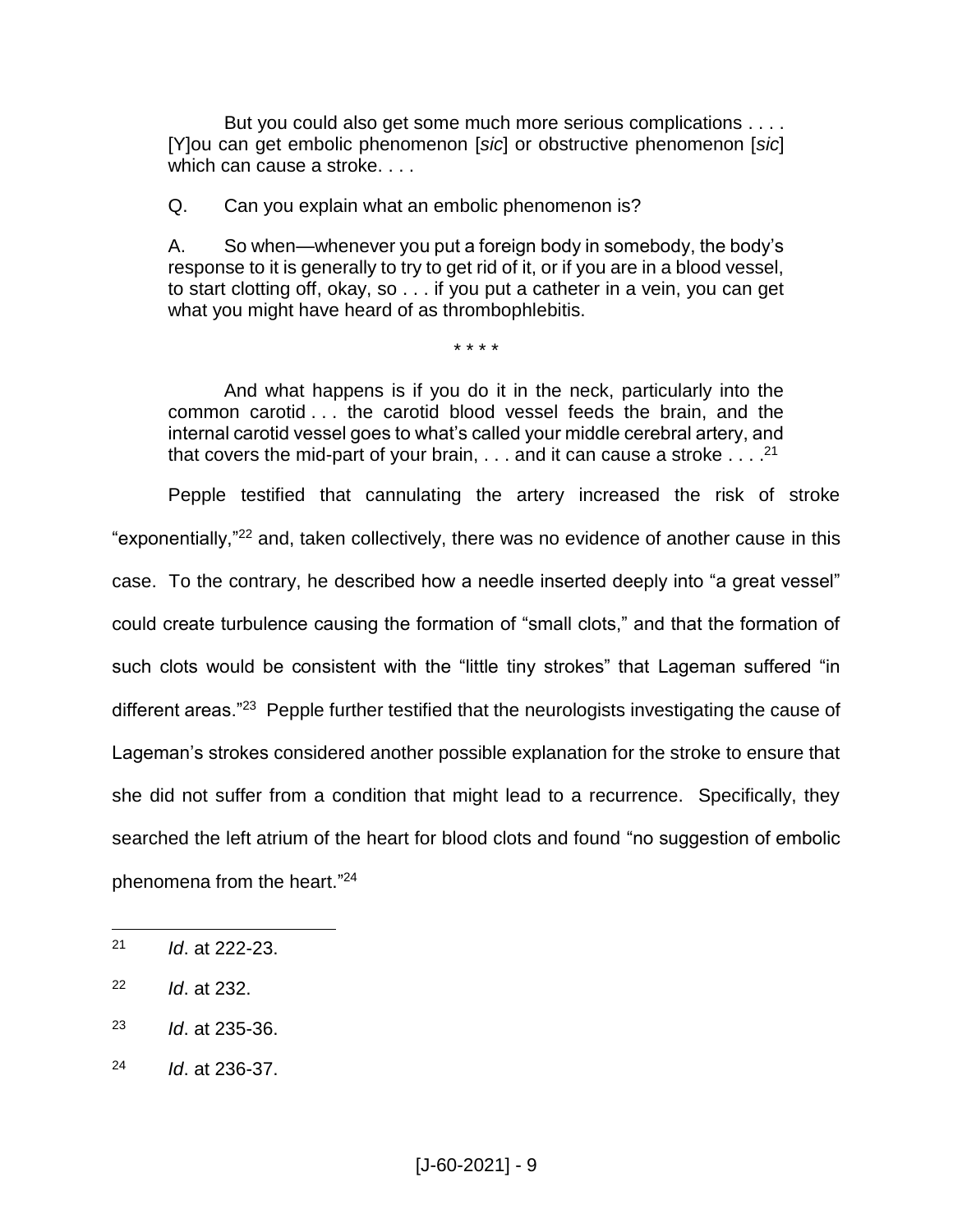Hudson told a different story. Right at the top, Hudson testified to a reasonable degree of scientific certainty that Zepp's performance of the CVP placement satisfied the standard of care and was not negligent.<sup>25</sup> Relatedly, he testified that the correct use of dynamic cross-axis ultrasound in needle placement is the state of the art but does not eliminate the risk of arterial cannulation.<sup>26</sup>

Hudson also testified that Pepple overstated the relative value of long-axis ultrasound over short-axis ultrasound to direct needle placement, noting that "there's really no compelling medical evidence that suggests that one is better than the other to . . . prevent[] carotid artery cannulation," adding that the "vast majority" of practitioners favor short-axis ultrasound.<sup>27</sup> Moreover, the ASA Guidelines make reference only to short-axis ultrasound.

Hudson also was questioned about the ASA guidelines. From those guidelines,

Lageman's attorney excerpted, and inquired as to, the following observation:

Q. . . . The consultants and ASA members strongly agree that before insertion of a dilator or large bore catheter—and that would be the triple lumen catheter in this case, correct?"

A. Yes.

Q. Large bore catheter over a wire, venous access should be confirmed for the catheter or thin wall needle that accesses the vein. The Task Force

<sup>25</sup> *Id*. at 502-03; *see id*. at 512-13 ("In my opinion, based on Dr. Zepp's description of his techniques for placement of central venous catheters, he took the recommended steps to limit the risk of inadvertent arterial cannulation, and his technique is consistent with the standard of care.").

<sup>26</sup> *Id*. at 504.

<sup>27</sup> *Id*. at 511.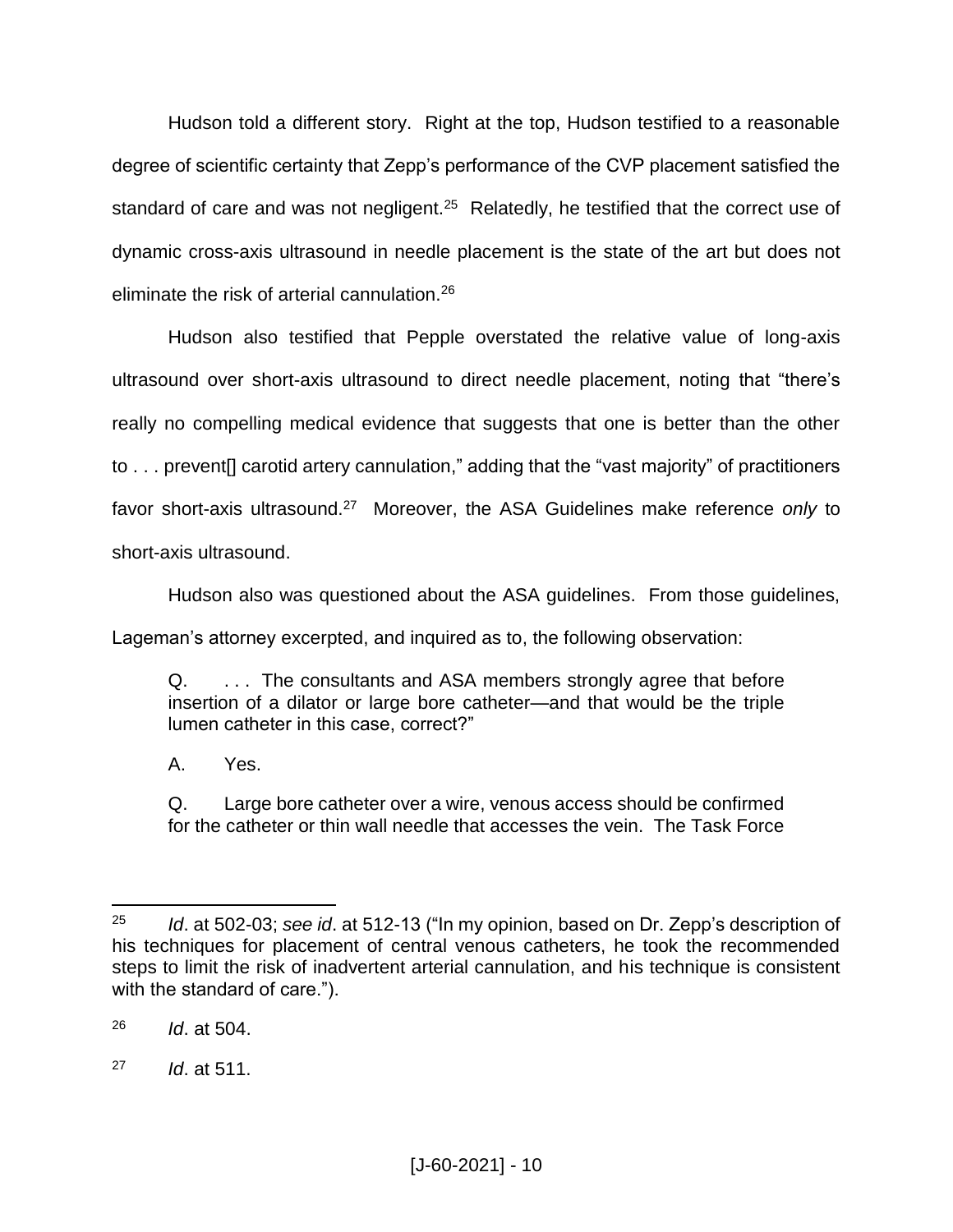believes that blood color or absence of pulsatile flow [*i.e.*, as determined by manometry] should not be relied on to confirm venous access.

Would you agree with that?

A.  $| \text{a} \text{ are } e^{28}$ 

Hudson then acknowledged that Zepp did not confirm the presence of the wire in the vein

by ultrasound.<sup>29</sup>

Once the parties had introduced their evidence and their closing arguments, the court charged the jury. Our focus is upon the court's determination that Lageman was not entitled to a jury charge on *res ipsa loquitur*. Because the trial court declined, there is no instruction to review. But the court did charge the jury on the distinction between direct and circumstantial evidence, and on the jury's prerogative to base its verdict in whole or in part on the latter:

[E]vidence can be what we call direct evidence, and direct evidence is something that a witness generally saw or did that they can testify to themselves.

Evidence can also be circumstantial evidence. Circumstantial evidence is evidence of facts from which you can infer the existence of other facts.

\* \* \* \*

Circumstantial evidence . . . is just as valid as any other type of evidence that can be presented during the course of the trial. It is something

<sup>28</sup> *Id*. at 535.

<sup>29</sup> *See id.*at 538-39 (reviewing Hudson's quotation of another article that "[u]ltrasound guidance and pressure measurement is best seen as complementary"; the article also noted that "[b]ecause of the possible difficulty with reliably imaging the tip of the needle in the vein, imaging the guidewire in the vein with ultrasound before placing a large bored catheter has been recommended").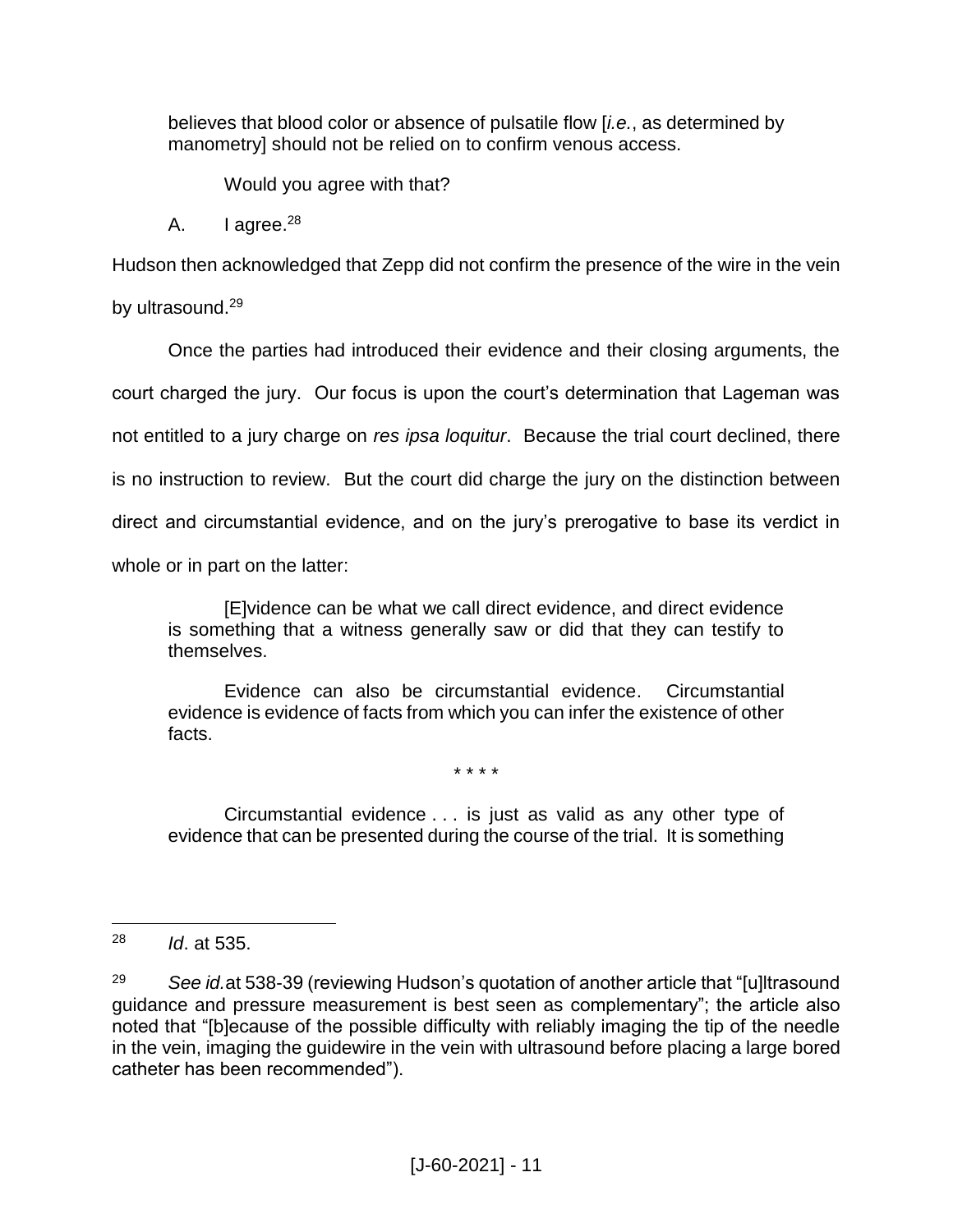for you to consider when you consider the evidence and when you go back to deliberate on a verdict.<sup>30</sup>

So charged, the jury retired. The jury then returned a defense verdict, answering "no" to whether Zepp's conduct "fell below the applicable standards of medical care."<sup>31</sup> Lageman appealed.

### **II. Pennsylvania's** *Res Ipsa Loquitur* **Doctrine.**

### *A. This Court's Cases.*

As best we can tell, the phrase "*res ipsa loquitur*" first appeared in this Court's jurisprudence in our 1817 decision in *Porter*, *supra*, but there it was invoked in an estate case. Then, we described "*res ipsa loquitur*" as "the most unerring species of evidence," characterizing it as "internal evidence," and counterposing it against "external evidence," which we described as "positive proof"<sup>32</sup> and now call "direct evidence."

It appears that "*res ipsa loquitur*" first appeared in a Pennsylvania tort case in Shafer v. Lacock.<sup>33</sup> There, echoing *Byrne*, we noted that "[t]here are cases in which a fair presumption or inference of negligence arises from the circumstances under which the injury occurred."<sup>34</sup> The facts also resembled *Byrne*'s in a sense: roofers were sued after sparks from a firepot they were using ignited a roof fire.

- <sup>32</sup> *Porter*, 3 Serg. & Rawle at 115.
- <sup>33</sup> 32 A. 44 (Pa. 1895).
- <sup>34</sup> *Id*. at 46.

 $\overline{a}$ <sup>30</sup> *Id*. at 621-23.

<sup>31</sup> *Id*. at 649.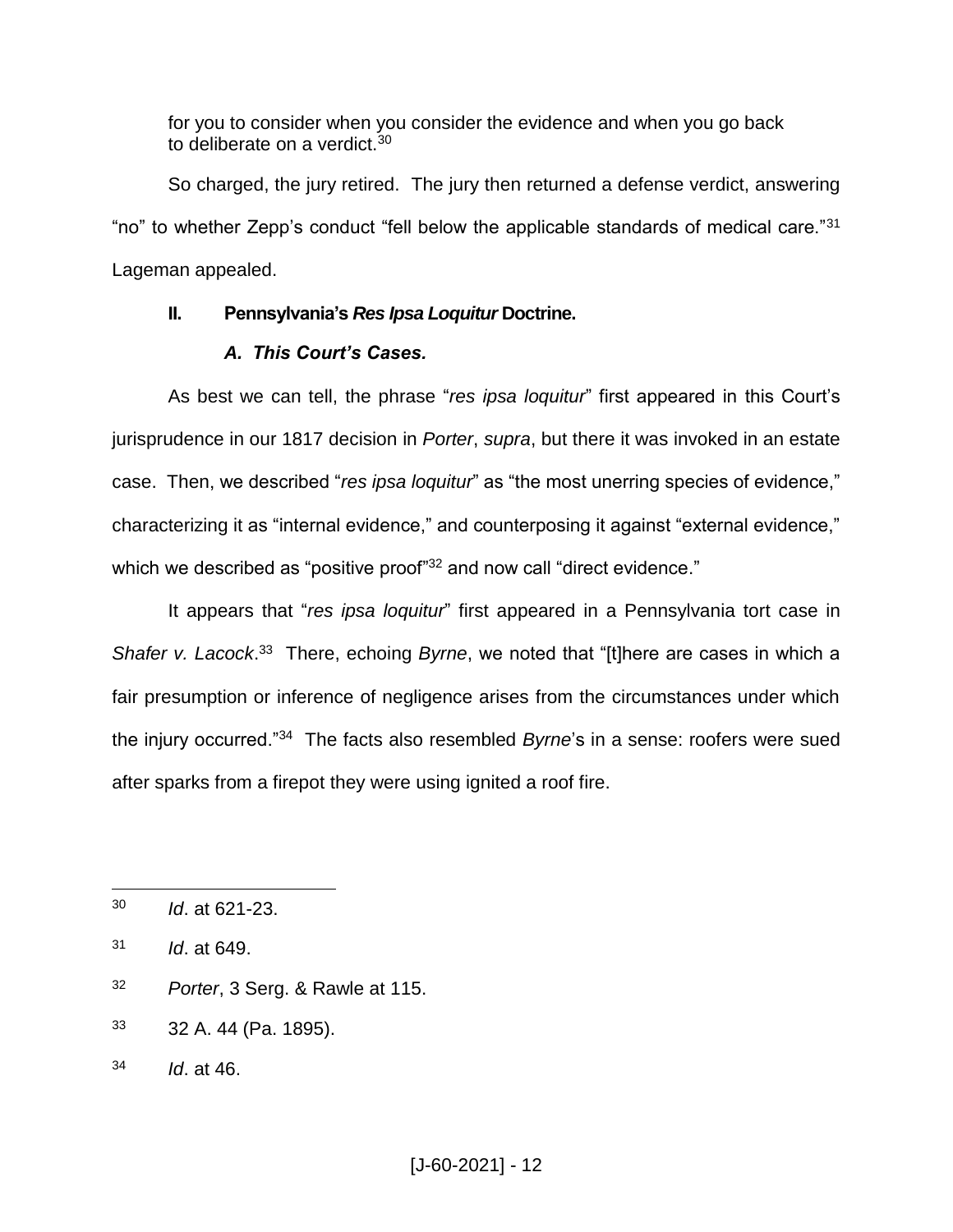Pennsylvania courts' application of the doctrine initially was limited, but early reservations and strictures gave way over time to broader application. By now, the scope of the Doctrine's application has evolved with modern life and tort law, itself, advancing in step with (if, in the law's way, a step behind) legal, technological, and social developments.

We extended the Doctrine to medical malpractice claims in 1981, in *Jones*, *supra*. 35 There, the plaintiff underwent several gynecological surgeries performed consecutively by two surgeons. Each surgery required the plaintiff to lie in a different position. Throughout, one of the plaintiff's arms remained on a board to facilitate an IV line. When the plaintiff awoke, she felt severe pain in her neck, shoulder, and arm, symptoms of what later was diagnosed as suprascapular nerve palsy caused by her positioning during the surgery.

The plaintiff filed a malpractice claim against the first surgeon based upon a *res ipsa loquitur* theory. The jury returned a plaintiff's verdict. The Superior Court found *res ipsa loquitur* inapt, reversed, and granted a new trial. The plaintiff then asked this Court to review whether the Doctrine could apply in a medical malpractice action.

We held that it could. We noted that, in adopting Section 328D of the Restatement (Second) of Torts in *Gilbert*, <sup>36</sup> we cast aside the earlier tripartite account of the doctrine,

 $35$  437 A.2d 1134.

<sup>36</sup> Section 328D of the Restatement provides as follows:

<sup>(1)</sup> It may be inferred that harm suffered by the plaintiff is caused by negligence of the defendant when: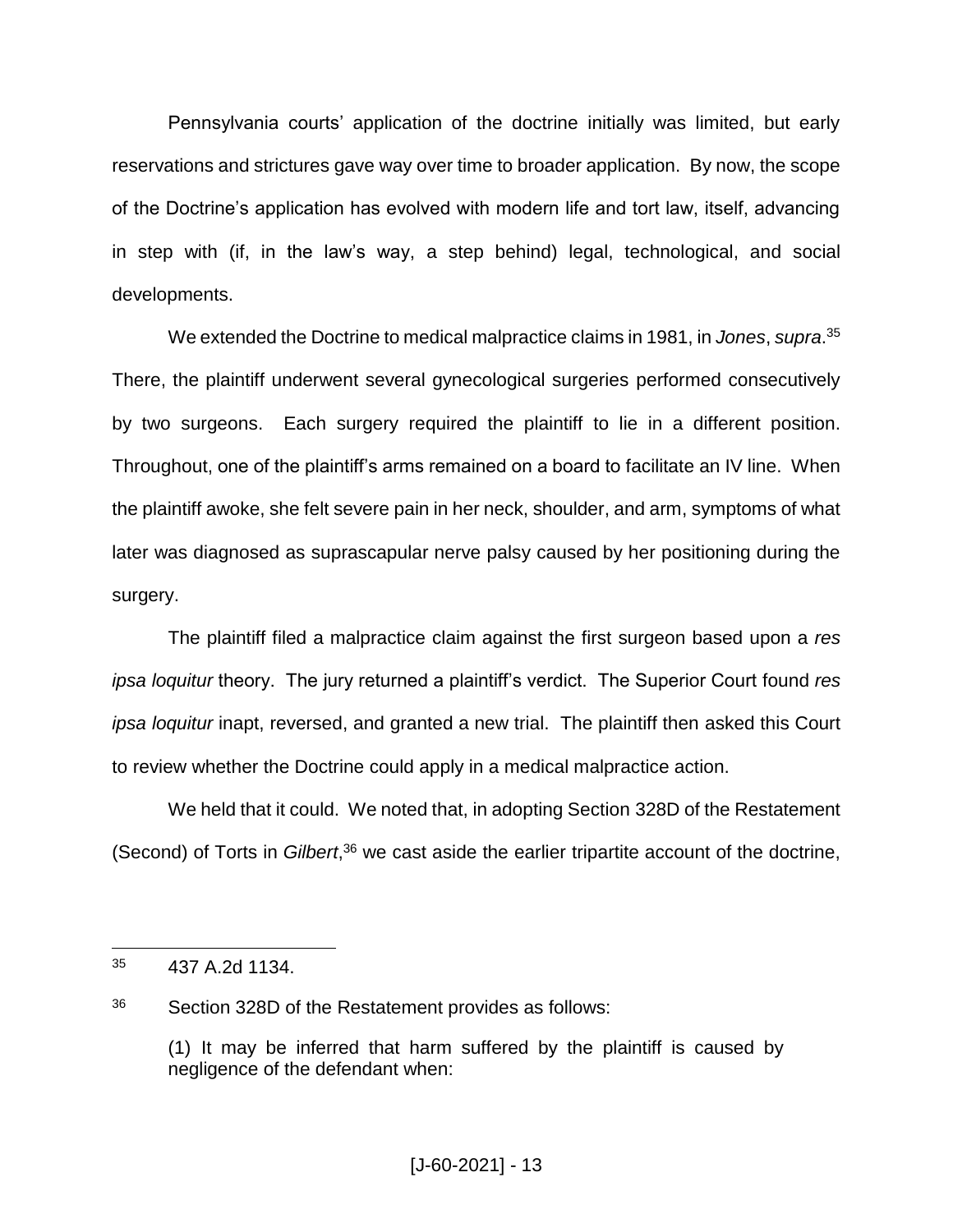"which combined substantive and procedural concerns with the evidentiary question of

the propriety of inferring negligence from the particular circumstances."<sup>37</sup>

In keeping with the Restatement, the *Jones* Court held that the Doctrine implicates

only evidentiary concerns.

 $\overline{a}$ 

Section 328D is fashioned to reach all instances where negligence may properly be inferred and its applicability is not necessarily precluded because the negligence relates to a medical procedure. The section establishes criteria for determining circumstances wherein the evidentiary rule of *res ipsa loquitur* may become operative in providing the inference of negligence. It is premised on a recognition that certain factual situations demand such an inference.

\* \* \* \*

[S]ection 328D provides two avenues to avoid the production of direct medical evidence of the facts establishing liability: one being the reliance upon common lay knowledge that the event would not have occurred

(a) the event is of a kind which ordinarily does not occur in the absence of negligence;

(b) other responsible causes, including the conduct of the plaintiff and third persons, are sufficiently eliminated by the evidence; and

(c) the indicated negligence is within the scope of the defendant's duty to the plaintiff.

(2) It is the function of the court to determine whether the inference may reasonably be drawn by the jury, or whether it must necessarily be drawn.

(3) It is the function of the jury to determine whether the inference is to be drawn in any case where different conclusions may reasonably be reached.

RESTATEMENT (SECOND) OF TORTS § 328D.

<sup>37</sup> *Jones*, 437 A.2d at 1137 (citing *Gilbert*, 327 A.2d at 99). The *Gilbert* Court explained that, before the Restatement's unitary, circumstantial-evidence account of *res ipsa loquitur*, what stood in its place was a mélange of three companion doctrines—"*res ipsa loquitur*, exclusive control, and an untitled evidentiary rule of simple circumstantial evidence"—which collectively "obscured 'a simple matter of circumstantial evidence.'" *Gilbert*, 327 A.2d at 98 & n. 19 (quoting W. Prosser, HANDBOOK OF THE LAW OF TORTS § 40, at 231 (1971)).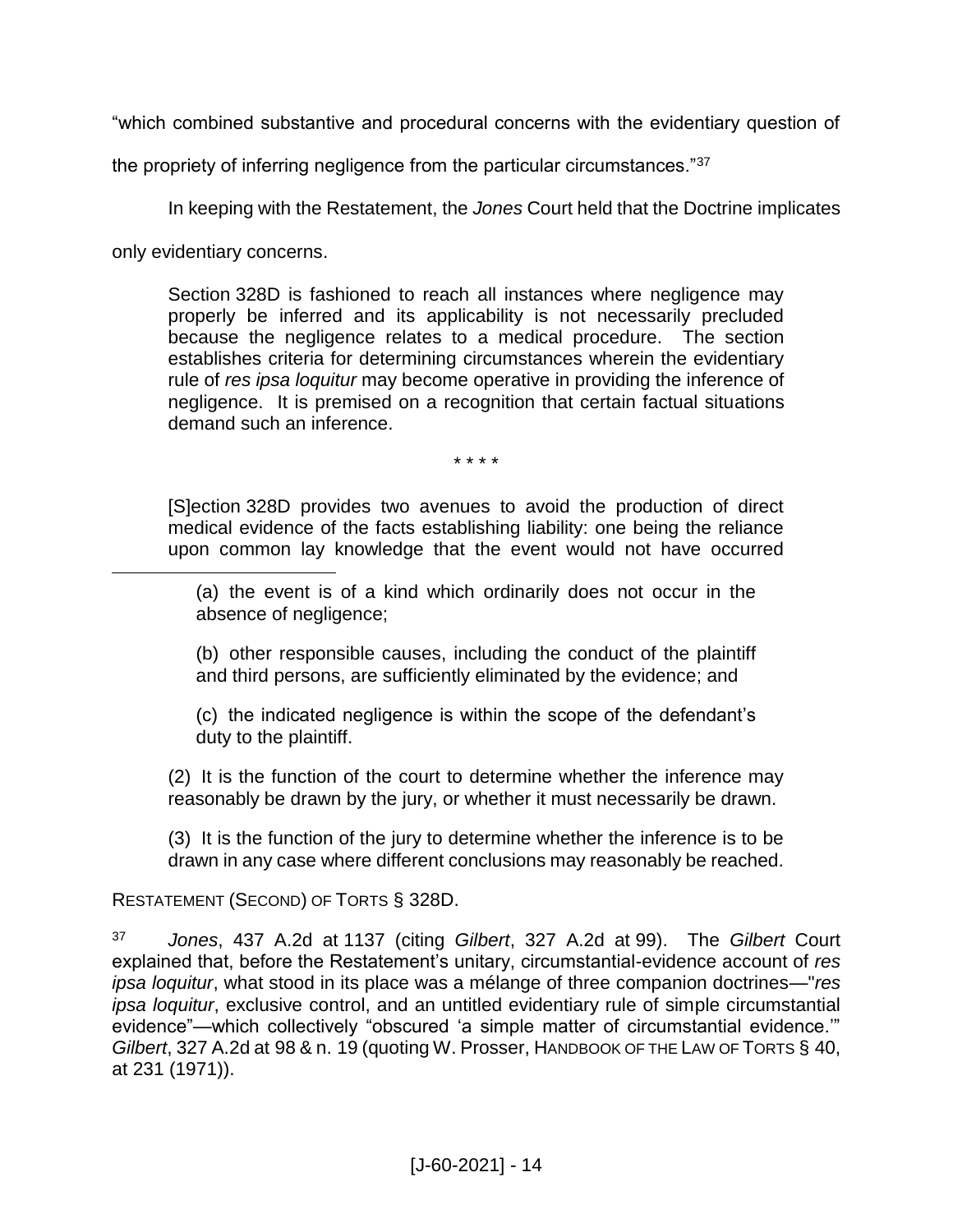without negligence, and the second, the reliance upon medical knowledge that the event would not have occurred without negligence.<sup>38</sup>

Eschewing courts' past reluctance to allow "circumstantial proof in medical malpractice cases where the nature of the evidence provides the requisite reliability of the inference sought to be drawn," the Court concluded that, "[w]hen common[-]law knowledge or medical evidence can be established that the event would not ordinarily occur without negligence, there is no basis for refusing to permit a jury to draw such an inference."<sup>39</sup>

Next came *Hightower-Warren v. Silk.* <sup>40</sup> There, a routine medical examination of the plaintiff revealed an enlarged thyroid lobe. During a thyroidectomy, the laryngeal nerve, which is critical to the vocal cords, must be protected. During (or after) her procedure, plaintiff suffered a paralyzed vocal cord and sued the physician. The trial court rejected the videotaped testimony of the plaintiff's expert on the basis that it was too speculative as to both the standard of care and causation, entered a non-suit, and denied the plaintiff's post-trial motion seeking to proceed to a jury on *res ipsa loquitur*. The Superior Court affirmed, concluded that the Doctrine was not available to the plaintiff because the expert's testimony "failed to indicate that [her] injury would not have occurred absent negligence or that other responsible causes had been eliminated."<sup>41</sup>

- <sup>40</sup> 698 A.2d 52 (Pa. 1997).
- <sup>41</sup> *Id*. at 54; *see* RESTATEMENT (SECOND) OF TORTS §§ 328D(1)(a), (b).

<sup>38</sup> *Jones*, 437 A.2d at 1138.

<sup>39</sup> *Id*.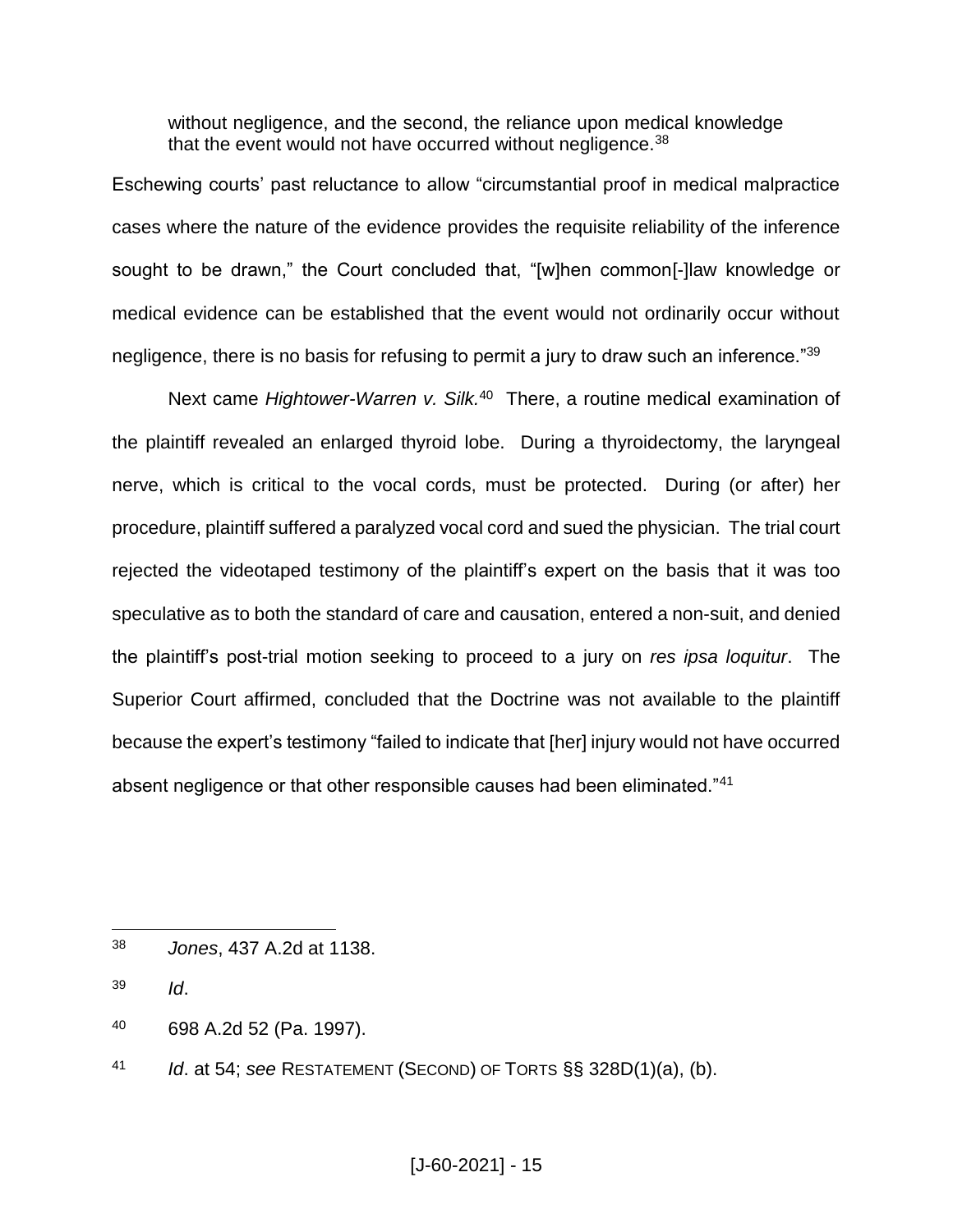This Court reversed. We discussed favorably and at length the Superior Court's contrary decision in *Sedlitsky v. Pareso*, <sup>42</sup> another case involving thyroid surgery gone awry in much the same way. There, the Superior Court found the expert testimony sufficient to support instructing the jury on *res ipsa loquitur*, identifying aspects of the plaintiff's expert's testimony that enabled a jury to infer the presence of the two relevant factors.

The plaintiff's expert in *Hightower-Warren* conceded that the injury can occur without negligence, but only under dissimilar circumstances. The expert also opined that all other possible causes could be excluded. This Court concluded that the expert testimony was sufficient to support the Instruction.

Subsequent cases both reinforced and muddled *Jones* and *Hightower-Warren*. In *Toogood*, for example, this Court failed to achieve a substantive consensus, although a majority supported the result.<sup>43</sup> There, the trial court refused to allow the plaintiff's expert to participate in the trial due to timeliness issues. And of the individuals present during the procedure only the plaintiff remained; the nurse anesthetist and treating physician died before trial. *Res ipsa loquitur* was plaintiff's only recourse. The trial court allowed the plaintiff to proceed under the Doctrine. The jury returned a plaintiff's verdict, and the Superior Court affirmed.

<sup>42</sup> 582 A.2d 1314 (Pa. Super. 1990).

<sup>43</sup> *See* 824 A.2d 1140. The lead opinion had the full support of only three of six participating Justices. Justices Castille and Saylor concurred in the result. Justice Nigro dissented. Chief Justice Zappala did not participate.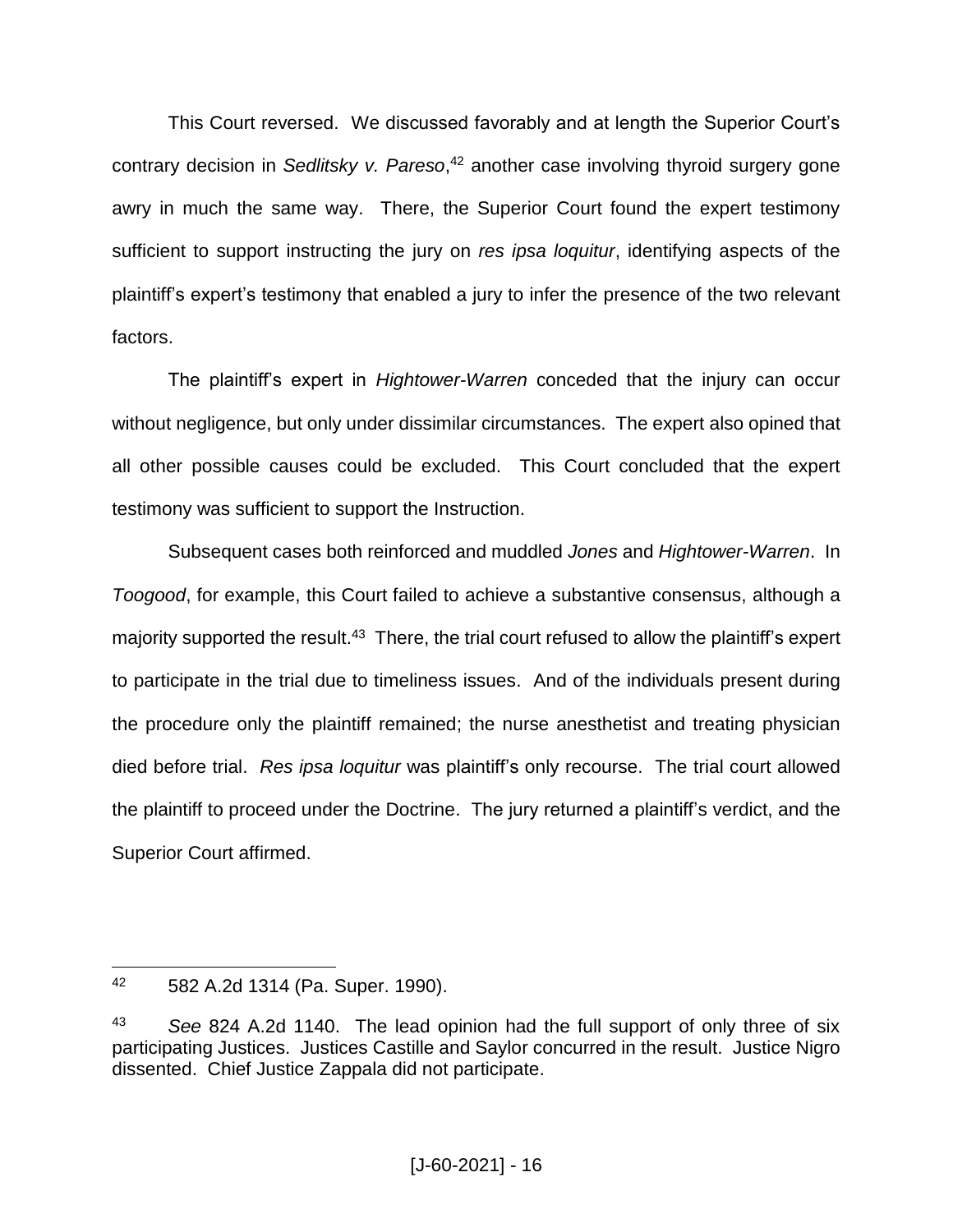This Court reversed. First, a plurality of the Court reaffirmed that *res ipsa loquitur* is nothing more than a rule of circumstantial evidence.

The gist of *res ipsa loquitur* is the inference, or process of reasoning by which the conclusion is reached. This must be based upon the evidence given, together with a sufficient background of human experience to justify the conclusion. . . . This theory relieves the plaintiff of having to prove causation directly.<sup>44</sup>

The plurality also noted a limiting consideration: "medicine is not an exact science, . . . the human body is not susceptible to precise understanding, . . . the care required of a medical professional is the degree of learning and skill common in his profession, and . . . even with the greatest of care, untoward results do occur in medical and surgical procedures."<sup>45</sup> Courts long have taken caution lest they grant so much latitude to plaintiffs that doctors became quarantors of their treatments.<sup>46</sup>

Critically to this dispute, the plurality also observed that, "[o]riginally, a plaintiff could not employ a *res ipsa loquitur* instruction *if the plaintiff had evidence regarding the cause of the accident*."<sup>47</sup> Instead, the doctrine "was reserved for obvious cases in which lay jurors could apply their own knowledge and common sense to establish the cause of the injury and deduce an inference of negligence."<sup>48</sup>

Moreover, in *Jones* we embraced Comment (d) to Section 328D:

<sup>48</sup> *Id*.

 $\overline{a}$ <sup>44</sup> *Id*. at 1146 (cleaned up).

<sup>45</sup> *Id*. at 1146-47.

<sup>46</sup> *See generally Donaldson v. Maffucci*, 156 A.2d 835, 838 (Pa. 1959) ("[A] physician or surgeon is neither a warrantor of a cure nor a guarantor of the result of his treatment.").

<sup>47</sup> *Toogood*, 824 A.2d at 1147 (emphasis added).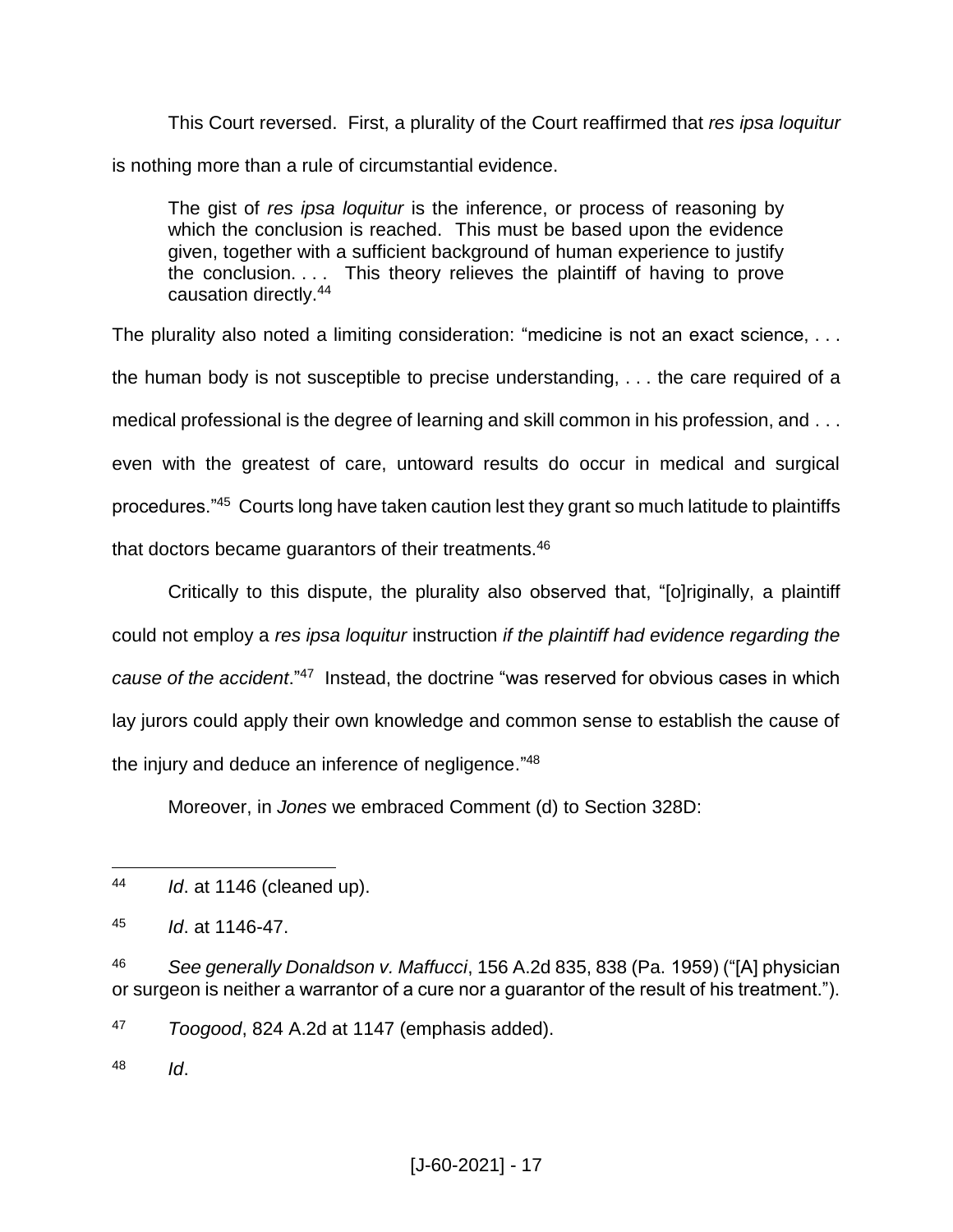In the usual case the basis of past experience from which this conclusion may be drawn is common to the community, and is a matter of general knowledge . . . . It may, however, be supplied by the evidence of the parties; and expert testimony that such an event usually does not occur without negligence may afford a sufficient basis for the inference. Such testimony may be essential to the plaintiff's case where, as for example in some actions for medical malpractice, there is no fund of common knowledge which may permit laymen reasonably to draw the conclusion. On the other hand there are other kinds of medical malpractice, as where a sponge is left in the plaintiff's abdomen after an operation, where no expert is needed to tell the jury that such events do not usually occur in the absence of negligence.<sup>49</sup>

The plurality deemed *res ipsa loquitur* "especially obvious in the situation where a patient

submits himself or herself to the care and custody of doctors and nurses, is rendered

unconscious, and receives some injury from instrumentalities used or procedures

employed in his or her treatment."<sup>50</sup> But the plurality added case-specific caveats—that

the plaintiff had presented standard-of-care evidence, and *res ipsa loquitur* was required

only as to causation.<sup>51</sup>

[I]t is apparent that *res ipsa loquitur* provides no assistance to a plaintiff's obligation to demonstrate a defendant's duty, that a breach of that duty was a substantial factor in causing plaintiff harm, or that such harm resulted in actual damages. However, *res ipsa loquitur* does aid a plaintiff in proving a breach of duty. While *res ipsa loquitur* is useful in this limited regard, case law universally refers to *res ipsa loquitur* as raising an inference of "negligence" rather than an inference of "breach of duty."

*Quinby*, 907 A.2d at 1071 n.15. With due respect to our comment in *Quinby*, it is plain from the case law—now including this case—that proof of causation, too, may benefit

 $\overline{a}$ <sup>49</sup> RESTATEMENT (SECOND) OF TORTS § 328D, cmt. d.

<sup>50</sup> *Toogood*, 824 A.2d at 1148 (quoting *Jones*, 437 A.2d at 1139).

<sup>51</sup> This highlights a question as to *what res ipsa loquitur* encompasses, one complicated by the fact that we, like the Restatement, persistently refer to the doctrine as entitling the jury to infer *negligence*. We acknowledged this difficulty later in *Quinby*: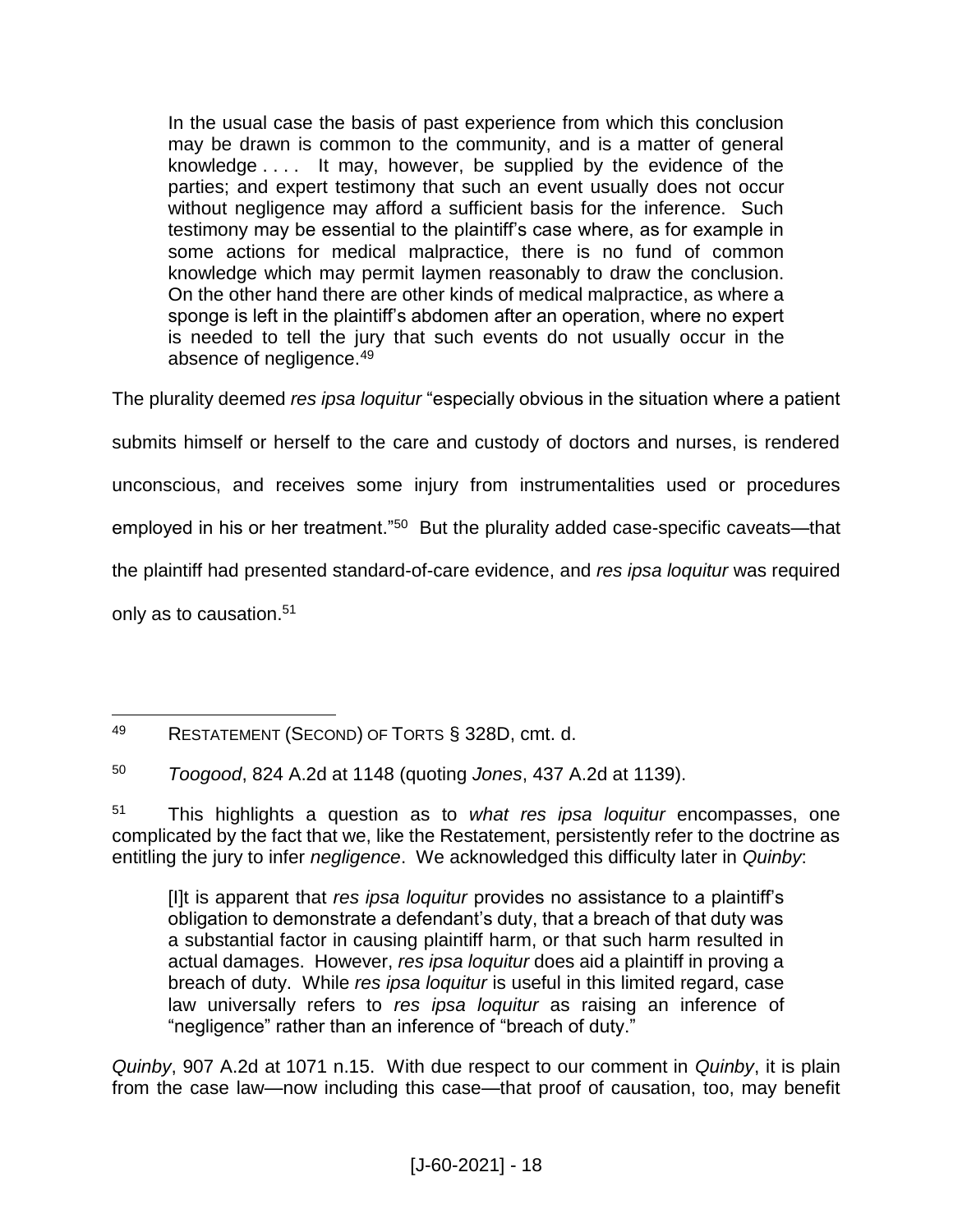Our subsequent decision in *Quinby* completed the loose quartet that began with *Jones*. In *Quinby*, a quadriplegic fell from an examination table while unattended after surgery and later died, allegedly of injuries sustained in the fall. The decedent, who died before trial, testified that he did not know why he fell, merely that he felt his body roll toward and over the edge of the table. $52$  Neither the defendants nor anyone else witnessed the fall, and the parties disputed the position in which the defendant had been left on the table.

The plaintiff presented an expert witness who testified "that he was unaware of how, absent extrinsic forces not present in this situation, a quadriplegic could fall from an examination table without there being a breach of the requisite standard of care."<sup>53</sup> He testified that the decedent should not have been left unattended and/or should have been secured with straps or side rails. He further opined that how the decedent had been left positioned did not affect his opinion. Conversely, the defendants' expert testified that leaving a quadriplegic patient on his back in the center of the table—as the defendants maintained they did—was consistent with the standard of care.

The plaintiff asked the court to instruct the jury on *res ipsa loquitur*, and the court refused, finding that the plaintiff's evidence did not establish that the decedent's fall was something that typically does not occur without negligence *and* failed wholly to exclude

from the Doctrine, just as suggested in *Toogood* and exemplified in numerous other cases.

<sup>52</sup> Decedent testified in a discovery deposition and in a *de bene esse* deposition, which is taken when a witness is not expected to be available at trial. *See Quinby*, 907 A.2d at 1067 & n.7.

<sup>53</sup> *Id*. at 1067.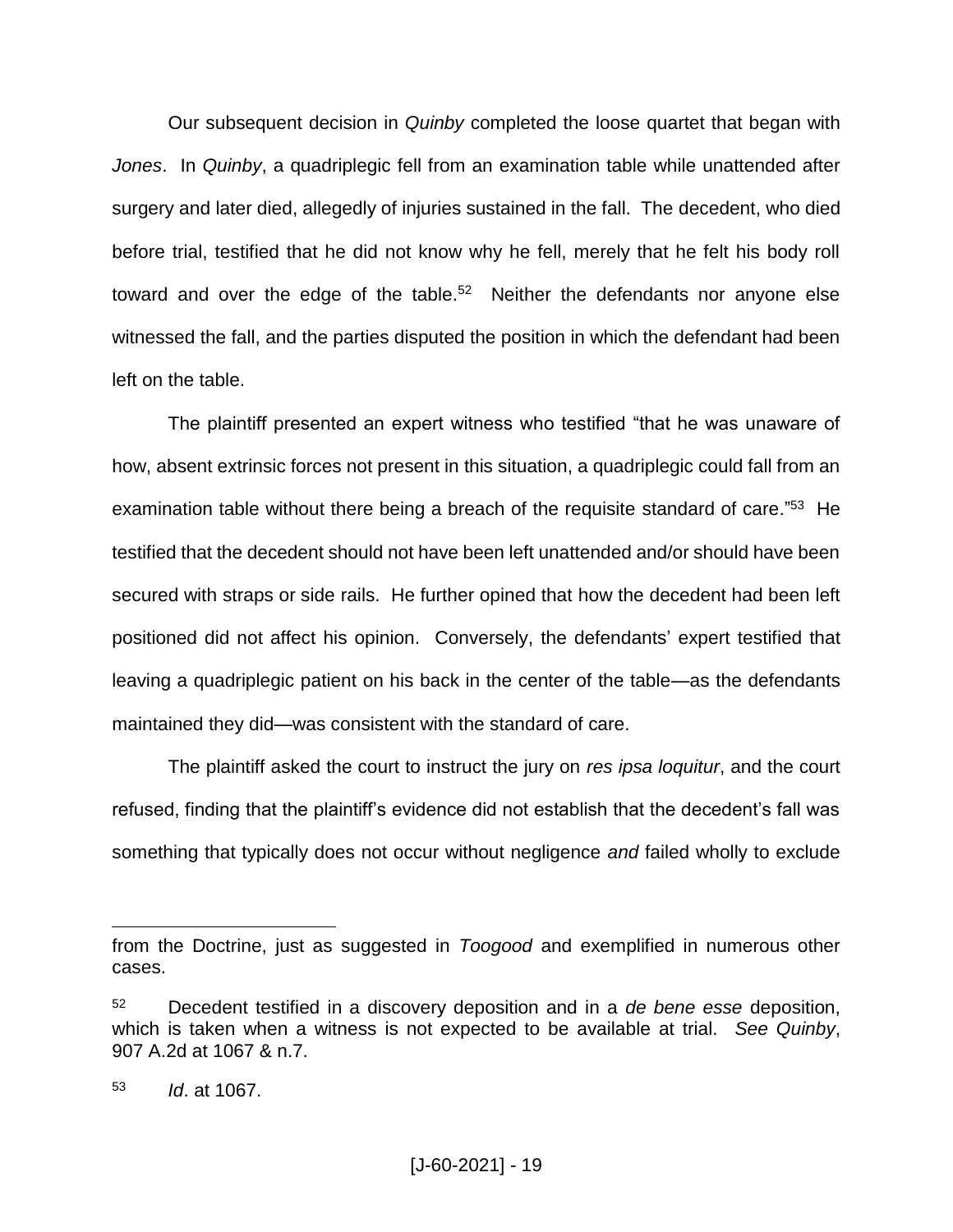other possible causes, including the decedent's own actions. The jury rendered a defense verdict. The Superior Court reversed, rejecting the trial court's assessment of the evidence. It also granted the plaintiff judgment of negligence notwithstanding the verdict and remanded for a trial on damages. Defendants appealed.

With regard to the suitability of the Instruction, we agreed with the Superior Court that the plaintiff had introduced a *prima facie* case as to each of the Restatement's three factors. As to the first, we observed that the defendants were obligated to secure the plaintiff on the table in a way that would ensure he did not fall. Regardless of whether he was positioned on his side or his back, we opined, "there is no factual issue or possible dispute that Decedent's fall resulted from something other than Defendants' negligence. . . . [I]n the absence of negligence, a quadriplegic patient . . . could not fall off an examination table."<sup>54</sup> As to other responsible causes, we deemed it "undisputed that there is no explanation for Decedent's fall beyond Defendants' negligence. No one else entered the examination room; the table did not break; nothing fell on or near it; there was no seismic disturbance in the area, etc."<sup>55</sup> Accordingly, the plaintiff had been entitled to the Instruction.

#### *B. The Superior Court's "Grey Zone."*

Superior Court case law also has accreted over time. In paying respect to this Court's earlier limitations while granting the Instruction in tort cases similar to the case before us, the Superior Court has alluded to a "grey zone"—circumstances in which the plaintiff has adduced less than overwhelming direct evidence, but enough to submit to a

<sup>54</sup> *Id*. at 1072.

<sup>55</sup> *Id*. at 1073.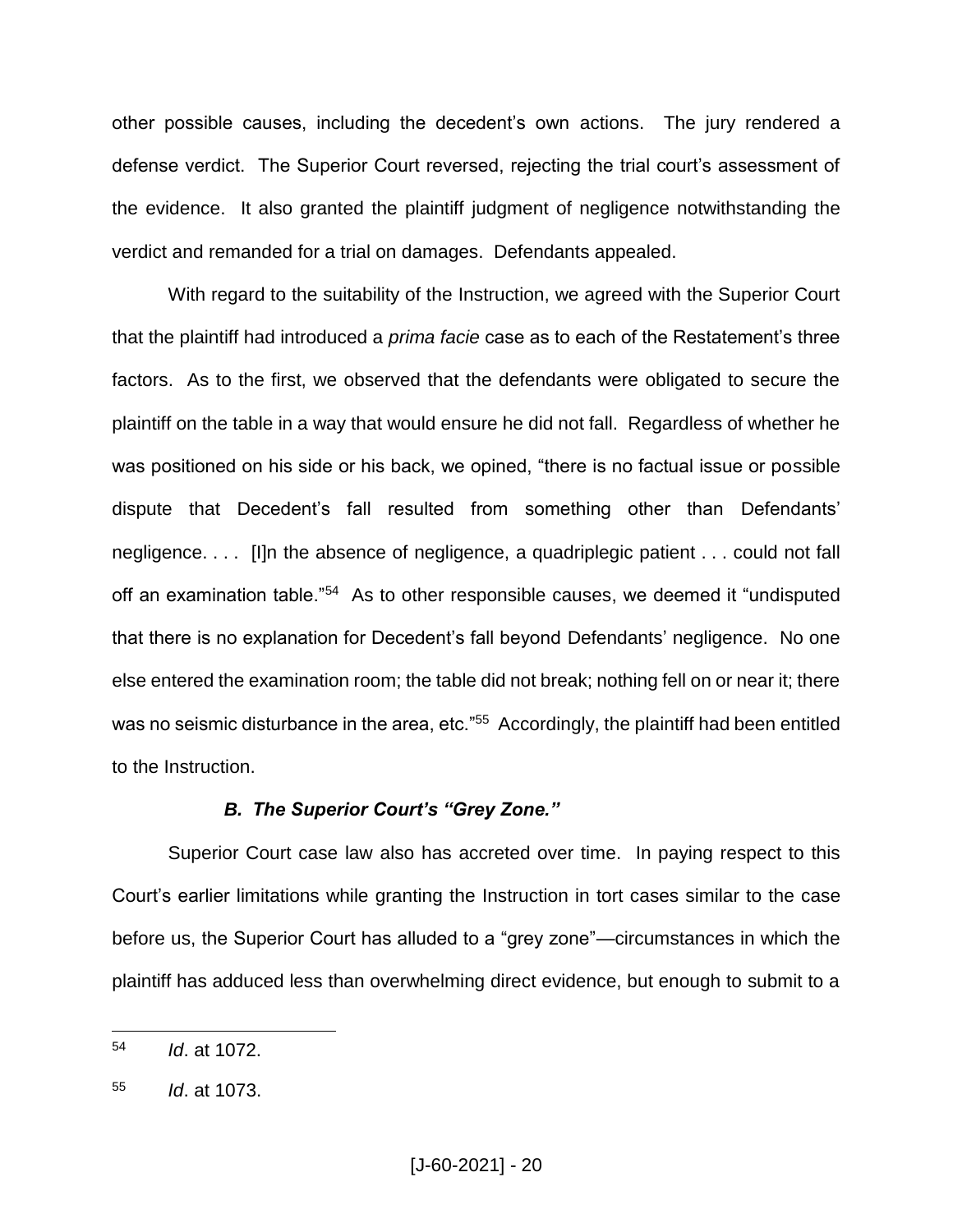jury nonetheless—while creating a body of circumstantial evidence warranting the Instruction. Notably, this Court's cases have yet to address the circumstance squarely, save for suggestions and broadly-stated principles.

The term "grey zone" first appeared in this connection in *Smith v. City of Chester*. 56 In *Smith*, the plaintiff was injured when a drainage grate collapsed beneath him. Critical to the case was whether the plaintiff's employer's agents had damaged the grate by rolling over it with a pavement roller. While there was testimony that the roller may have come into contact with the side of the grate opposite where it failed, a plaintiff's expert testified that, because the grate sat in a depression, it could not have been contacted by the roller at all, and two operators of the roller testified that it had not done so. The defendant's expert testified that the grate had been weakened by hairline fractures caused by vehicle impacts with the grate.

The Superior Court concluded that this evidence situated this case in "the grey zone" such that "the jury could reasonably conclude that the accident was more probably than not caused by the negligence of" the defendant.<sup>57</sup> The court explained:

While it is true that a *res ipsa loquitur* instruction is not warranted in the face of clear and indubitable proof of negligence, it is also true that a *res ipsa loquitur* charge is appropriate where the facts of a case lie somewhere in a grey zone "between the case in which the plaintiff brings *no* evidence of specific acts of negligence, and therefore must rely on the *res ipsa loquitur* inference alone, and the case in which the defendant's negligence 'can be clearly and indubitably ascertained' from the plaintiff's evidence, *Farley v. Phila. Traction Co.*, 18 A. 1090 (Pa. 1890) [(*per curiam*)], and therefore the

 $\overline{a}$ <sup>56</sup> 515 A.2d 303 (Pa. Super. 1986).

<sup>57</sup> *Id*. at 306 (internal quotation marks omitted).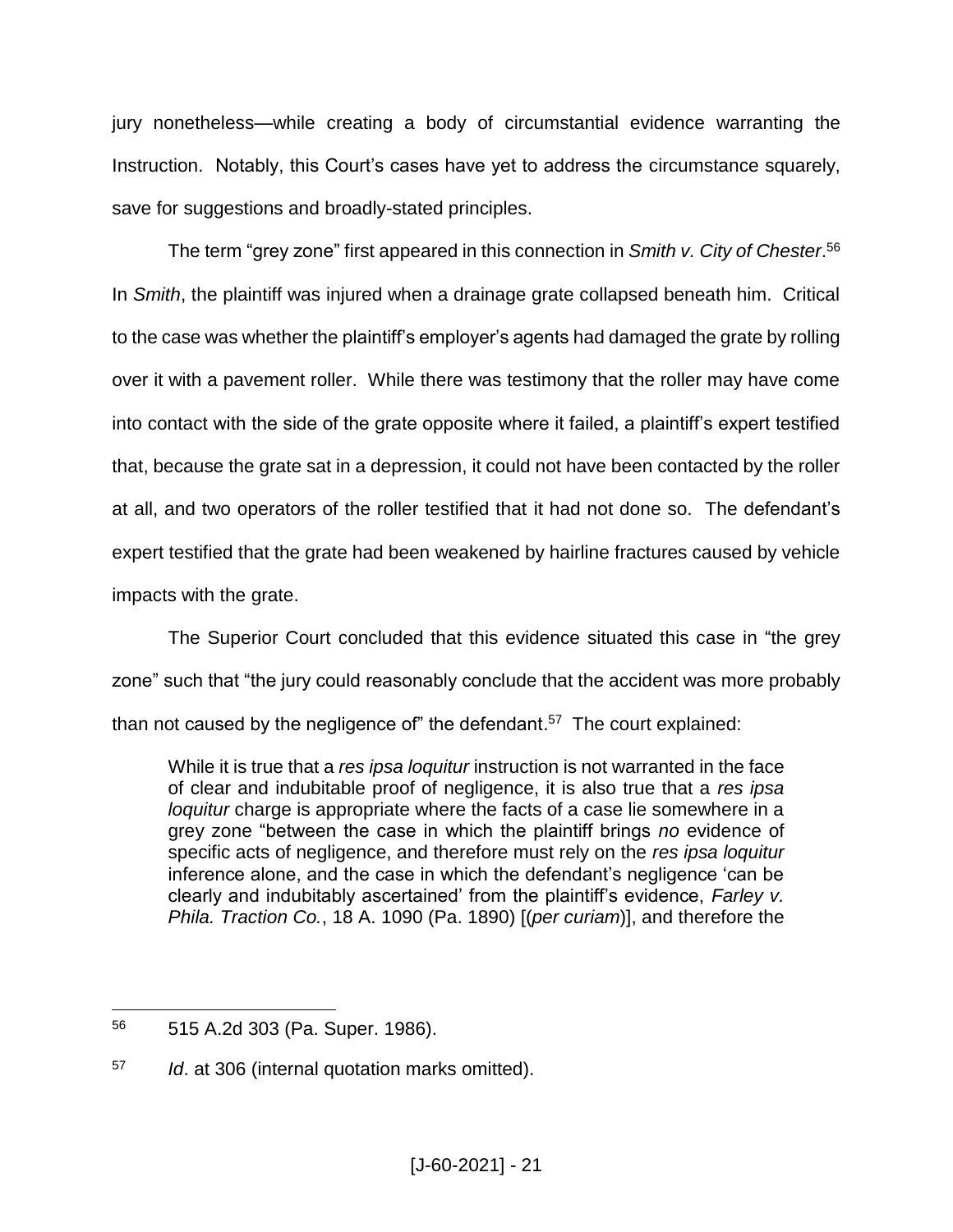plaintiff need not rely on the *res ipsa loquitur* inference at all." *Hollywood Shop, Inc. v. Pa. Gas & Water Co.*, 411 A.2d 509, 513 (Pa. Super. 1979).<sup>58</sup>

Thus, the plaintiff was entitled to the Instruction.

In *D'Ardenne v. Strawbridge & Clothier, Inc.*, <sup>59</sup> another grey-zone case, the Superior Court approved the Instruction. There, a child's shoe was caught in a department store escalator and he suffered serious injuries. The parents sued the department store and an elevator company for negligent maintenance and strict liability. The trial court refused to give the Instruction because "the [p]laintiffs had clearly sought to prove that the accident was caused by a particular defect in the escalator," as attested to by the plaintiffs' expert witness.<sup>60</sup> The expert identified specific defects in the escalator and explained how they *could* cause the accident in question. But he also conceded that,

In our affirming opinion, our analysis in its entirety read:

*Farley*, 18 A. at 1090. That said, we cannot deny that its frequent quotation by the Superior Court has at least given it the imprimatur of that court's authority. In the discussion that follows, we have made adjustments to rectify the misattributions.

<sup>60</sup> *Id*. at 321 (quoting the trial court opinion).

 $\overline{a}$ <sup>58</sup> *Id*. (citations modified). It is incorrect to ascribe the *Farley* quotation to our ruling in that case, which said no such thing. Rather, the quoted language appears in the Court of Common Pleas decision this Court *affirmed* in *Farley*. *See Farley v. Phila. Traction Co.*, 6 Pa.C.C. 347, 1889 WL 2977 (Phila. Cty. Feb. 5, 1889). Although we have cited *Farley* in a handful of cases, most recently (before this case) in 1923, we have never quoted or embraced the "clearly and indubitably ascertained" language that has been attributed to this Court by the Superior Court for decades.

There is nothing in the plaintiff's evidence that would have warranted the jury in rendering a verdict in his favor, and hence there was no error in entering judgment of nonsuit, and refusing to take it off. Without some evidence, tending to prove that the injury complained of resulted from the defendant company's negligence, the plaintiff had no right to ask that his case should be submitted to the jury.

<sup>59</sup> 712 A.2d 318 (Pa. Super. 1998).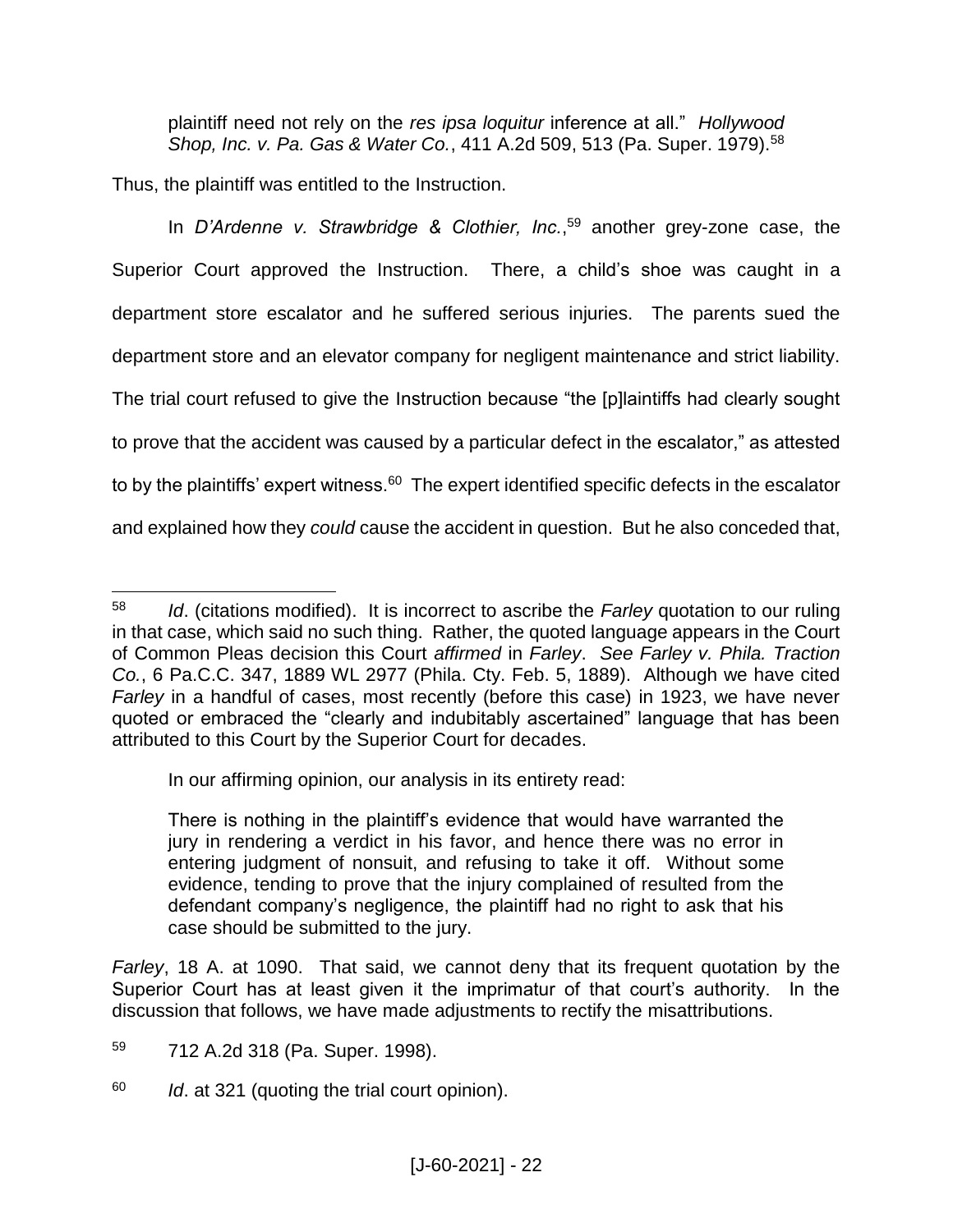because his investigation followed the accident, he could not say with certainty that any

of those defects was present at the time of injury.

The Superior Court then examined the difficult question of what quantum of direct

evidence will preclude the Instruction:

Courts have experienced many difficulties in determining when a plaintiff has introduced so much specific evidence of negligence that "the precise cause of injury" is "clearly established." Annotation, 33 A.L.R.2d 791, 793. The following illustration . . . is helpful in unraveling the difficulty:

Plaintiff is of course bound by his own evidence, but proof of some specific facts does not necessarily exclude inferences of others. When the plaintiff shows that the railway car in which he was a passenger was derailed, there is an inference that the defendant railroad has somehow been negligent. When the plaintiff goes further and shows that the derailment was caused by an open switch, the plaintiff destroys any inference of other causes; but the inference that the defendant has not used proper care in looking after its switches is not destroyed, but considerably strengthened. If the plaintiff goes further still and shows that the switch was left open by a drunken switchman on duty, there is nothing left to infer; and if the plaintiff shows that the switch was thrown by an escaped convict with a grudge against the railroad, the plaintiff has proven himself out of court.

W. Page Keeton, PROSSER & KEETON ON THE LAW OF TORTS § 40, at 260 (5th ed. 1984) (footnotes omitted). Scenario one is the pure *res ipsa* case; scenario three is the case in which the plaintiff "clearly and indubitably" establishes the specific acts of defendant's negligence; and scenario four establishes the intentional tort of a third party, thereby removing defendant's alleged negligence from the case. It is scenario two in which the courts most often find themselves.<sup>61</sup>

The court rejected the view that the plaintiff who has evidence sufficient to proceed

both directly and by circumstantial inference must choose which he prefers. As the

Superior Court recognized in *Hollywood Shop*, <sup>62</sup> where the evidence can sustain a

<sup>61</sup> *Id*. at 322 (citations modified)

<sup>62</sup> 411 A.2d 509.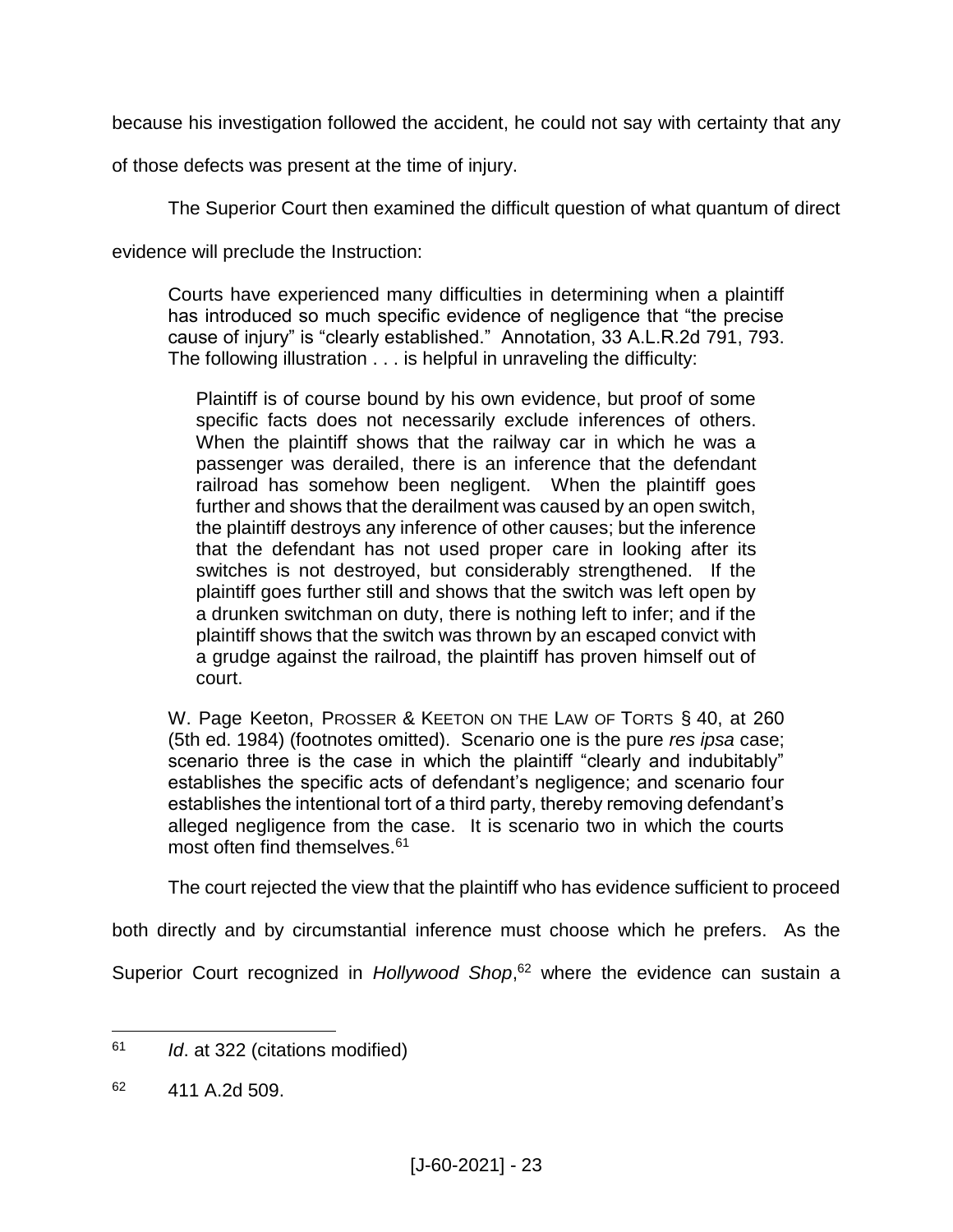plaintiff's verdict based either upon the Doctrine or upon direct proof, the answer is not to make the plaintiff choose between the two, but to allow him to present a jury with both options. Thus, in *Hollywood Shop*, the court embraced this comment of the Third Circuit Court of Appeals: "We have before us not only a *res ipsa* claim but one capable of some specific proof regarding the railroad's alleged negligence. In these peculiar circumstances to force the plaintiff to abandon one of his theories is not only illogical but unfair."<sup>63</sup>

To similar effect, the *Hollywood Shop* court quoted a California Supreme Court case:

If, because of the circumstances of the case and the probabilities, an inference of negligence is raised, the [D]octrine should be applied, it is difficult to see why its application should be denied merely because plaintiff proves specific acts of negligence. There is no reason why such proof should wholly dispel the inference any more than it would in any other case. The plaintiff is penalized for going forward and making as specific a case of negligence as possible. If he endeavors to make such a case he runs the risk of losing the benefits of the [D]octrine to which the circumstances entitle him. Rather than place him in such a position he should be encouraged to prove as much as possible. The end result is not injurious to the defendant.<sup>64</sup>

The *D'Ardenne* court noted that an apparent majority of commentators and courts

has "accepted the rule that an unsuccessful attempt to prove specific negligence on the defendant's part, or the introduction of evidence of specific negligence not clearly establishing the precise cause of injury, will not deprive the plaintiff of the benefits otherwise available under the [Doctrine]."<sup>65</sup> This is the grey zone; the evidence in

<sup>65</sup> *D'Ardenne*, 712 A.2d at 324 (quoting Annotation, 33 A.L.R.2d § 2, at 793).

 $\overline{a}$ <sup>63</sup> *Id*. at 512 (quoting *Weigand v. Pa. R.R. Co.*, 267 F.2d 281, 284 (3d Cir. 1959)).

<sup>64</sup> *Id*. at 512-13 (quoting *Leet v. Union Pac. R.R. Co.*, 155 P.2d 42, 51 (Cal. 1944)).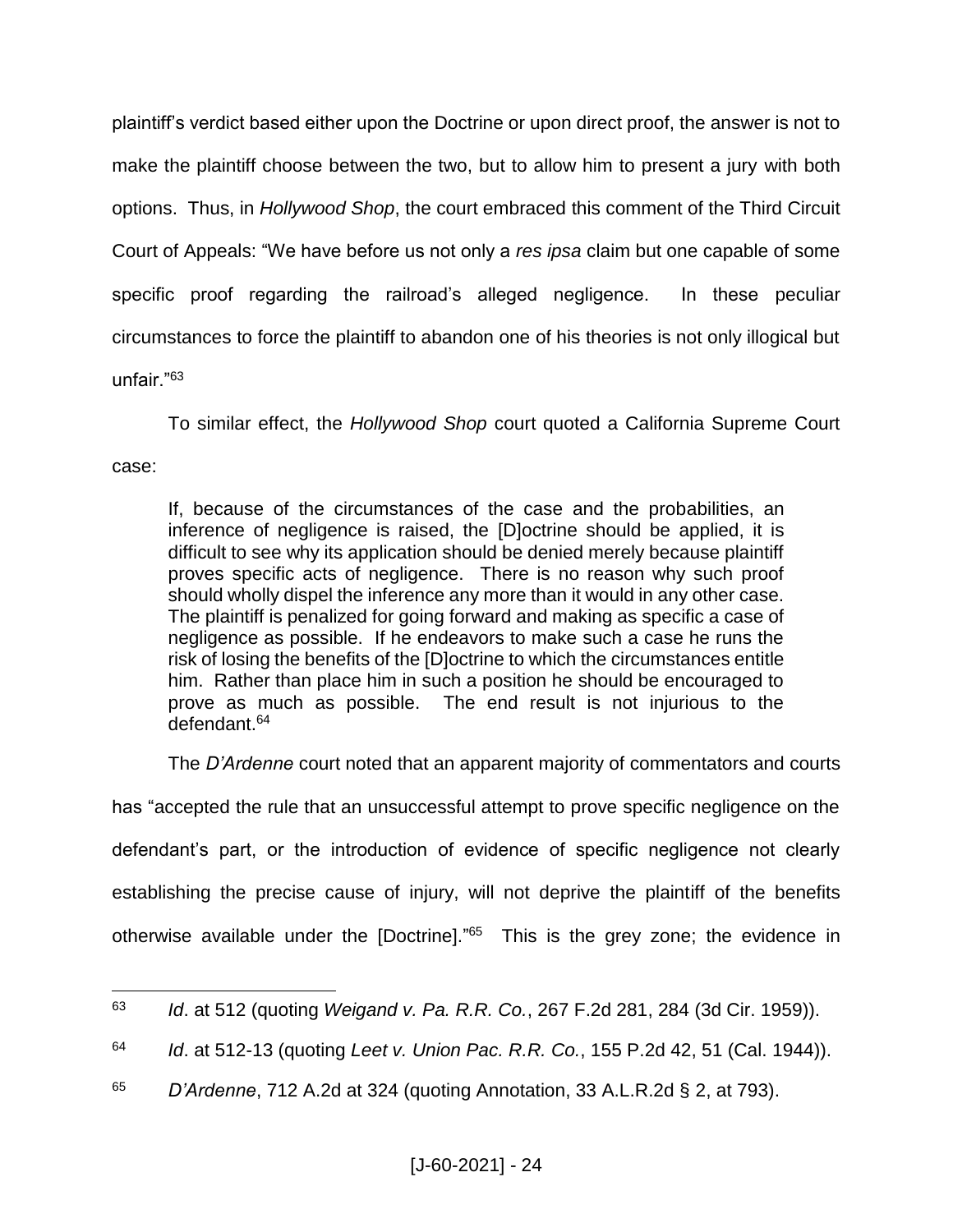*D'Ardenne* occupied it, and the court determined that the Instruction was warranted despite expert testimony suggesting precise causes, but less than conclusively.

## **III. The Trial Court Declines to Give a** *Res Ipsa Loquitur* **Instruction.**

Based upon the duty Zepp undisputedly owed Lageman; Pepple's testimony that, "accepting Zepp's version of how he performed the procedure, . . . arterial cannulation[] would not ordinarily occur in the absence of negligence";<sup>66</sup> and Pepple's further testimony that no other plausible causes were present, Lageman contended that she made out a *prima facie* case under Section 328D and was entitled to the Instruction. The trial court disagreed.

In its opinion pursuant to Pa.R.A.P. 1925(a), the court distinguished *Quinby* and *Hightower-Warren*. With respect to the former case, the court reviewed the evidence we cited to support our determination that the plaintiff had made a threshold *res ipsa loquitur* showing with respect to his fall from the examination table.<sup>67</sup> Then the court did much the same with *Hightower-Warren*, noting expert testimony that such injuries do not typically occur without negligence, and no cause but the thyroid procedure could be identified for the vocal cord injury.

The court then reviewed the evidence, highlighting Pepple's alleged equivocations and Hudson's contradictory testimony. In these, the court discerned disputes concerning whether short- or long-axis ultrasound was the state of the art for needle placement, the

<sup>66</sup> *Lageman*, 237 A.3d at 1103.

<sup>67</sup> The court noted in passing that *Quinby* was a no-expert-testimony-required case, and distinguishable on that basis. However, as noted above, the parties in *Quinby* elected to produce and rely upon expert testimony.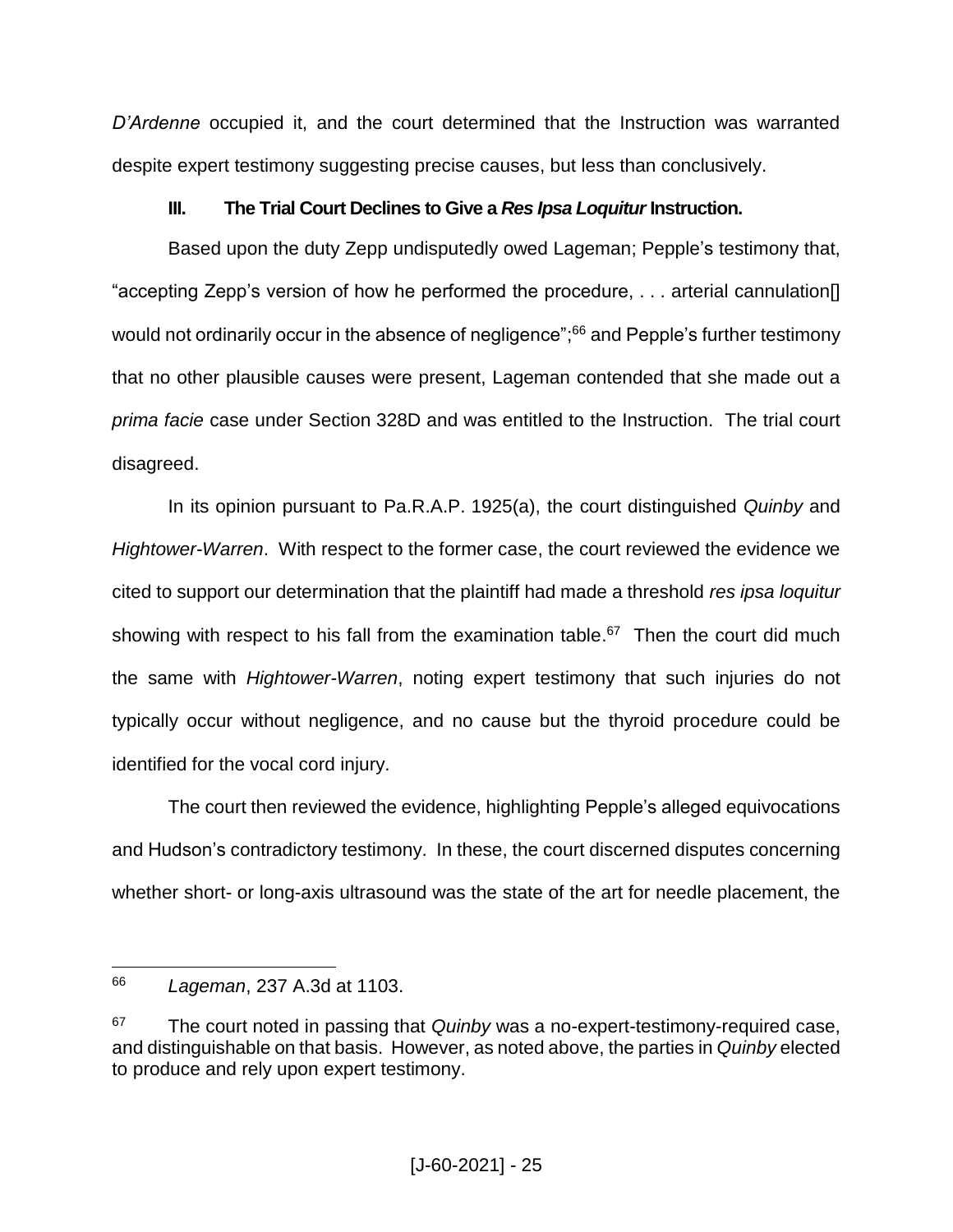degree to which Lageman's less common blood vessel arrangement complicated the catheterization, and whether, *e.g.*, "the use of ultrasound does or does not totally eliminate the risk that a doctor could still puncture or cannulate the artery rather than the vein."<sup>68</sup>

The court concluded:

[T]he evidence in this case did not establish that more likely than not that Plaintiff's injuries were caused by Defendant Zepp's negligence. We find that the experts shared different views on the use of ultrasound to find the vein and artery. Based on these conclusions, we found that the possibilities were evenly divided between negligence and its absence. As a result, we found that Plaintiff did not meet her burden of proof of drawing a permissible conclusion that an arterial cannulation does not ordinarily happen unless someone is negligent.<sup>69</sup>

Notably, these comments conformed to Section 328D's commentary as to when the

Instruction is available to a plaintiff.<sup>70</sup>

<sup>69</sup> *Id.* at 19. Taken at face value, this suggests that diametrically opposed testimony alone would always require a non-suit. This, plainly, is not the law. *See Mader v. Duquesne Light Co.*, 241 A.3d 600, 612 (Pa. 2020) ("Jurors are free to believe all, part, or none of the evidence and to determine the credibility of the witnesses.") (cleaned up).

<sup>70</sup> The Restatement explains:

The plaintiff's burden of proof . . . requires him to produce evidence which will permit the conclusion that it is more likely than not that his injuries were caused by the defendant's negligence. *Where the probabilities are at best evenly divided between negligence and its absence, it becomes the duty of the court to direct the jury that there is no sufficient proof*.

RESTATEMENT (SECOND) OF TORTS § 328D, cmt. e (emphasis added). Notably, the Restatement also qualifies this limitation:

The plaintiff need not, however, conclusively exclude all other possible explanations, and so prove his case beyond a reasonable doubt. . . . It is enough that the facts proved reasonably permit the conclusion that negligence is the more probable explanation. This conclusion is not for the

 $\overline{a}$ <sup>68</sup> Tr. Ct. Op., 8/1/2018, at 18.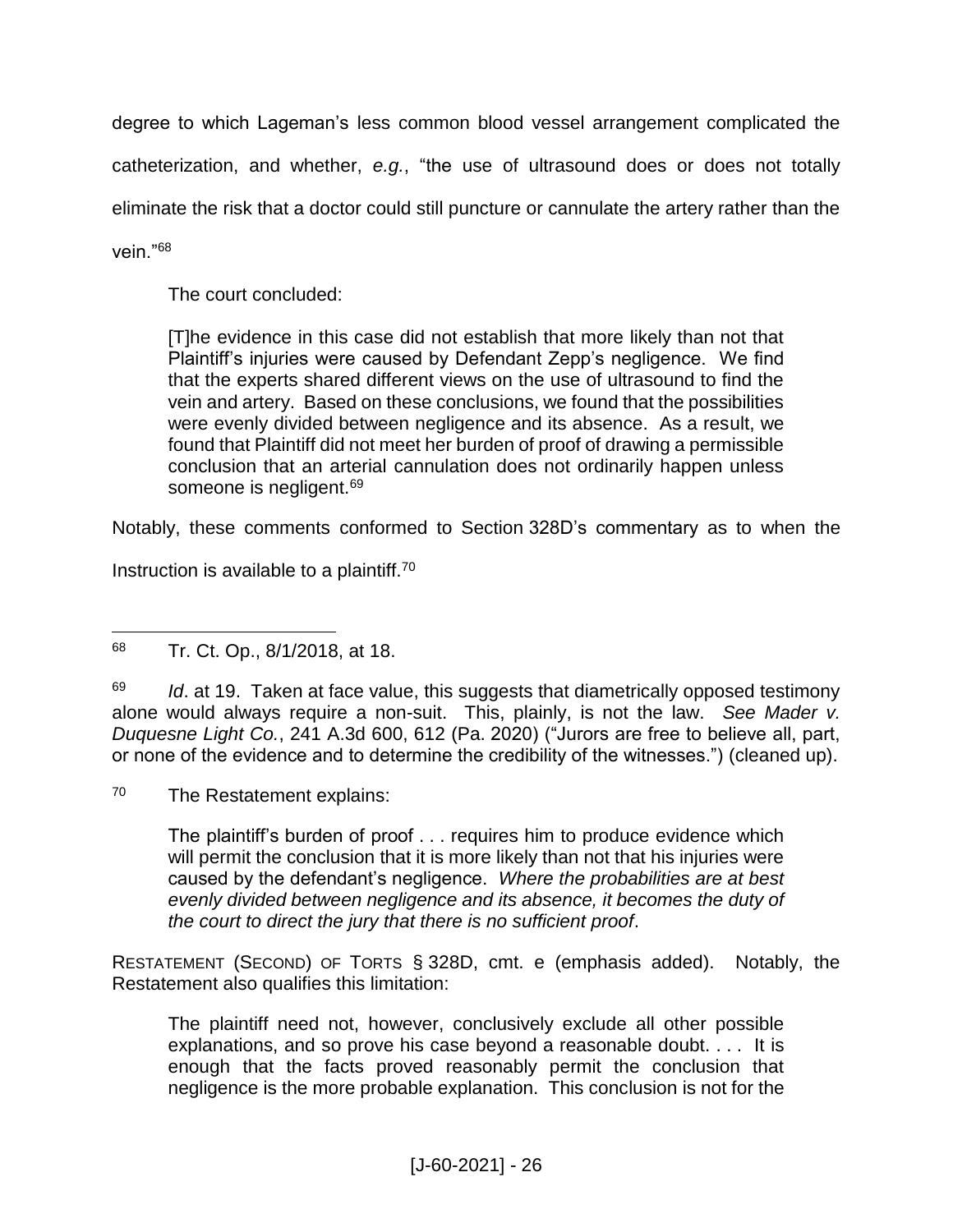### **IV. The Superior Court Reverses.**

Lageman sought a new trial on the basis that the trial court erroneously refused to charge the jury on *res ipsa loquitur* when she adduced *prima facie* evidence of all three factors of the Section 328D test. She argued that the quartet of our cases discussed above collectively establishes that the Instruction should be given when the plaintiff provides *prima facie* evidence of each element of the Restatement's formulation without regard to the presence or absence of "direct" evidence of negligence. As the *Quinby* Court explained, "In the ordinary case, where different conclusions may be reasonably reached, it is the function of the jury to determine whether the *res ipsa loquitur*] inference is to be drawn.<sup>71</sup>

Two of three judges agreed.

[Pepple] opined . . . that it was impossible to perform the [catheterization] procedure as [Zepp] maintained that he did, execute the procedure properly, and still place the catheter seven inches into the artery. [Pepple] was asked, "if the standard of care has been properly observed, that all the steps have not only been taken, but they were taken correctly and things were seen and evaluated correctly, is it possible that this artery would have been cannulated to that degree?" He responded in the negative.

\* \* \* \*

Thus, [Lageman] produced testimony that cannulation of the artery did not usually occur in the absence of negligence. Such testimony was sufficient

*Id*. Both the caveat and its limitation jibe with the usual account of the burden of proof, and apply equally to any case reliant upon circumstantial evidence in whatever guise.

court to draw, or to refuse to draw, in any case where either conclusion is reasonable; and even though the court would not itself find negligence, it must still leave the question to the jury if reasonable men might do so.

<sup>71</sup> *Quinby*, 907 A.2d at 1076.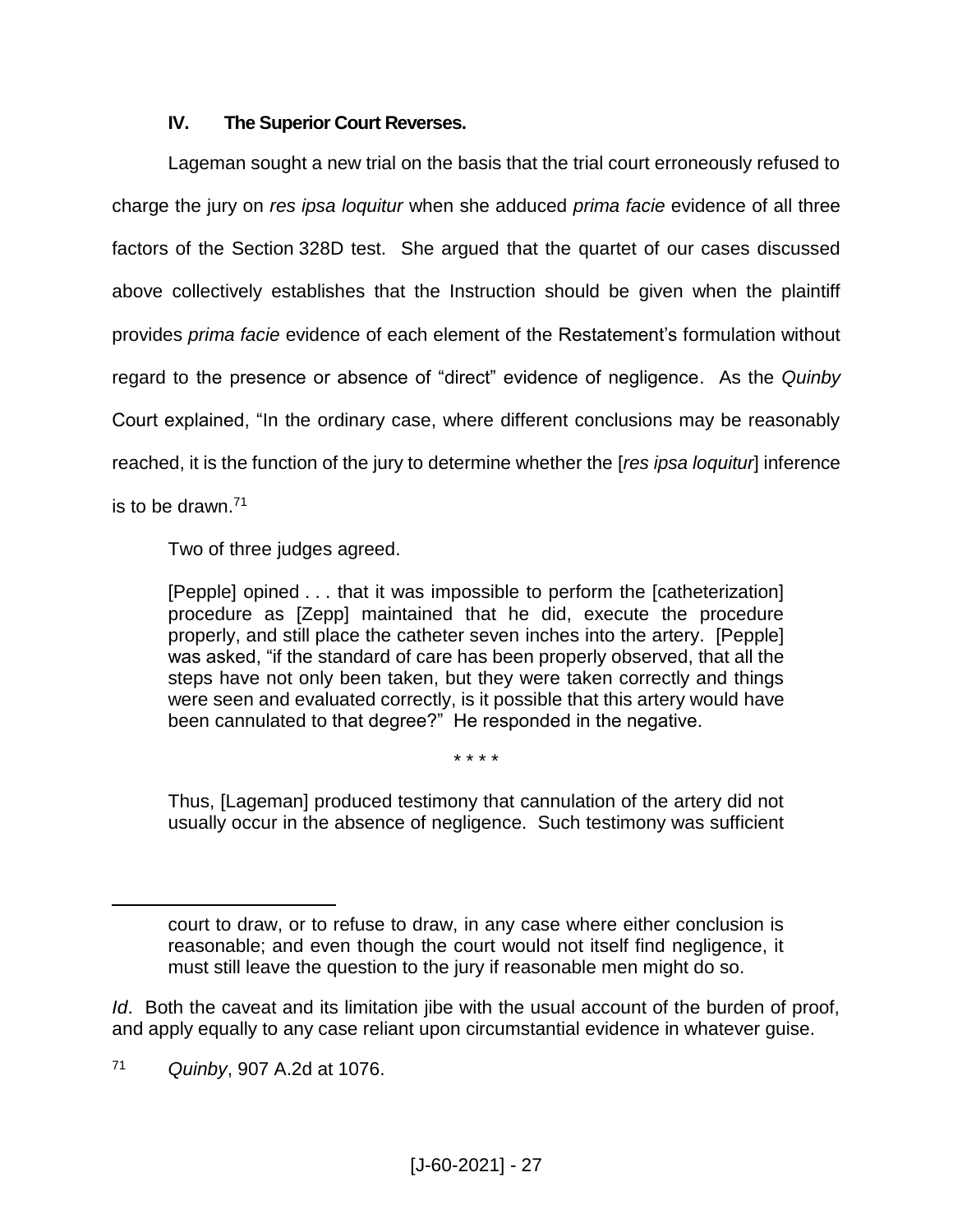to meet the first element of *res ipsa loquitur*: that arterial cannulation as occurred herein does not ordinarily happen in the absence of negligence.<sup>72</sup>

With regard to the second element, Zepp himself ruled out other factors as contributing to or causing the harm. Lageman did not move during the procedure, no one bumped the table, there was no equipment malfunction, and the catheter kit was not defective.<sup>73</sup> As to the causal connection between the cannulation and Lageman's stroke, Pepple testified that Lageman had no pre-existing conditions that predisposed her to stroke, and the post-operative MRI disclosed no other evidence of candidate alternative causes. Finally, Lageman's stroke occurred "directly upstream from the site of the arterial cannulation." 74

Zepp sought to distinguish *Quinby* and *Jones* and analogize this case to our plurality opinion in *Toogood,* maintaining that neither *Quinby* nor *Jones*, both of which approved the Instruction, involved complex factual disputes as to causation, as in this case. Conversely, in *Toogood*, the parties disputed causation, and the Court found the Instruction unwarranted.

The majority disagreed, opining that *Toogood* was driven in substantial part by the lack of expert testimony to establish that the injury would not occur but for negligence, not because causation was complex or disputed. Moreover, Zepp's and Hudson's testimony

 $72$ <sup>72</sup> *Lageman*, 237 A.3d at 1107 (citations modified; footnote omitted).

<sup>73</sup> *Id*. at 1107.

<sup>74</sup> *Id*. at 1108.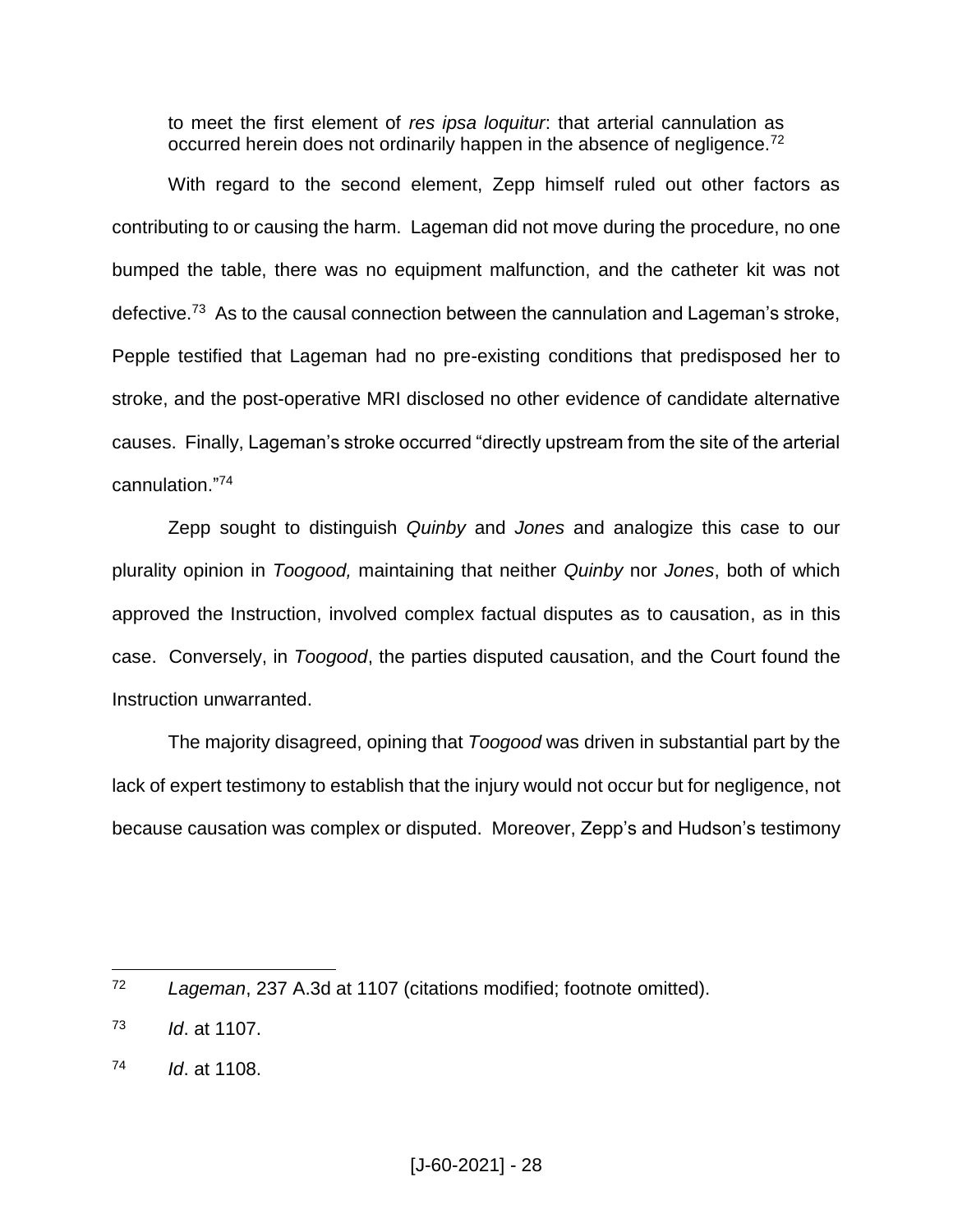in this case as to alternative causes was far less substantial or persuasive than in *Toogood*. 75

Finally, the majority rejected Zepp's contention that Lageman precluded the Doctrine by making out a *prima facie* case of negligence by direct evidence. The majority opined that the *Quinby* Court "implicitly sanctioned the plaintiff's introduction of evidence of specific negligence and concomitant reliance on the inference of negligence under *res ipsa*."<sup>76</sup> But the court primarily relied upon its own grey-zone cases. Even if Lageman made out a *prima facie* case of negligence without recourse to the Doctrine, that did not preclude her entitlement to the Instruction if she established a *prima facie* case under the Section 328D rubric. Rather, she earned her right to both theories and shouldn't be forced for contrived reasons to choose one evidentiary approach to proving her claim to the exclusion of another.<sup>77</sup> Accordingly, the Superior Court reversed, vacated the judgment in favor of Zepp, and remanded for a new trial.

<sup>75</sup> As a plurality opinion, *Toogood* does not bind this or any Pennsylvania court. *Commonwealth v. McClelland*, 233 A.3d 717, 729 (Pa. 2020).

<sup>76</sup> *Lageman*, 237 A.3d at 1112.

<sup>77</sup> Judge Stabile dissented. *See id*. at 1116. He primarily focused on historic language about a plaintiff's entitlement to the Instruction when, *inter alia*, he lacks "direct evidence of the elements of negligence." *Id*. at 1117 (quoting *Toogood*, 824 A.2d at 1146); *see id*. at 1117-18. While Judge Stabile's opinion is broad and thorough, it largely aligns with the trial court's reasoning and Zepp's arguments, which we take up and reject below.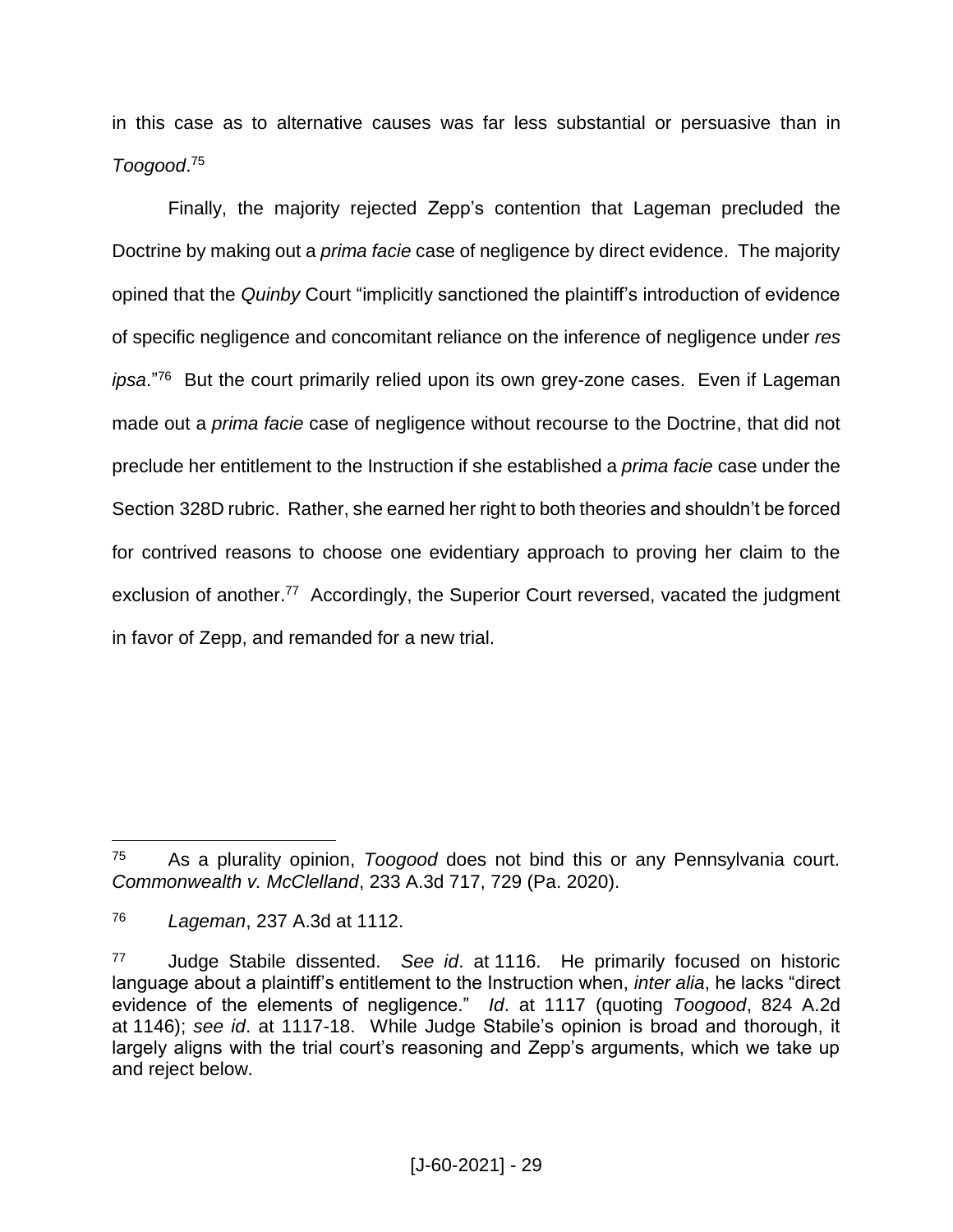### **V. The Trial Court Erred and Abused Its Discretion in Declining to Charge the Jury on** *Res Ipsa Loquitur***.** 78

Stripped of its ornaments and caveats, *res ipsa loquitur* boils down to this: Under certain circumstances a plaintiff may turn to the jury and ask, "What else could this be *but*  malpractice?" In the interests of justice, and given the philosophical underpinnings of tort law and the jury system generally, this grants the jury latitude to fulfill its function. Over time, this Court has expanded the Doctrine incrementally until it now reaches most areas of tort law, provided its threshold conditions are satisfied. Where it applies, the jury may conclude that "this," the cause of injury, could be nothing else but a breach of a duty of care resulting in harm.

Zepp challenges the grey-zone cases without challenging the grey-zone cases, laboring to distinguish them without quite committing to their rejection. As the above discussion makes clear, over time the Superior Court has embraced the view that *prima facie* evidence of one approach to proving negligence does not bar recourse to another. Notably, we have never called those cases into question directly or by implication, and

<sup>78</sup> <sup>78</sup> We described the applicable scope and standard of our review in *Quinby*:

In examining jury instructions, our [standard] of review is limited to determining whether the trial court committed a clear abuse of discretion or error of law controlling the outcome of the case. Error in a charge is sufficient ground for a new trial if the charge as a whole is inadequate or not clear or has a tendency to mislead or confuse rather than clarify a material issue. A charge will be found adequate unless the issues are not made clear to the jury or the jury was palpably misled by what the trial judge said or unless there is an omission in the charge which amounts to a fundamental error. . . . [T]his Court's review is plenary.

*Quinby*, 907 A.2d at 1069-70 (cleaned up). As well, "[i]t is hornbook law that instructions given to a jury must be confined to the issues raised in the pleadings and the facts developed by the evidence in support of such issues." *Heymann v. Elec. Serv. Mfg. Co.*, 194 A.2d 429, 432 (Pa. 1963).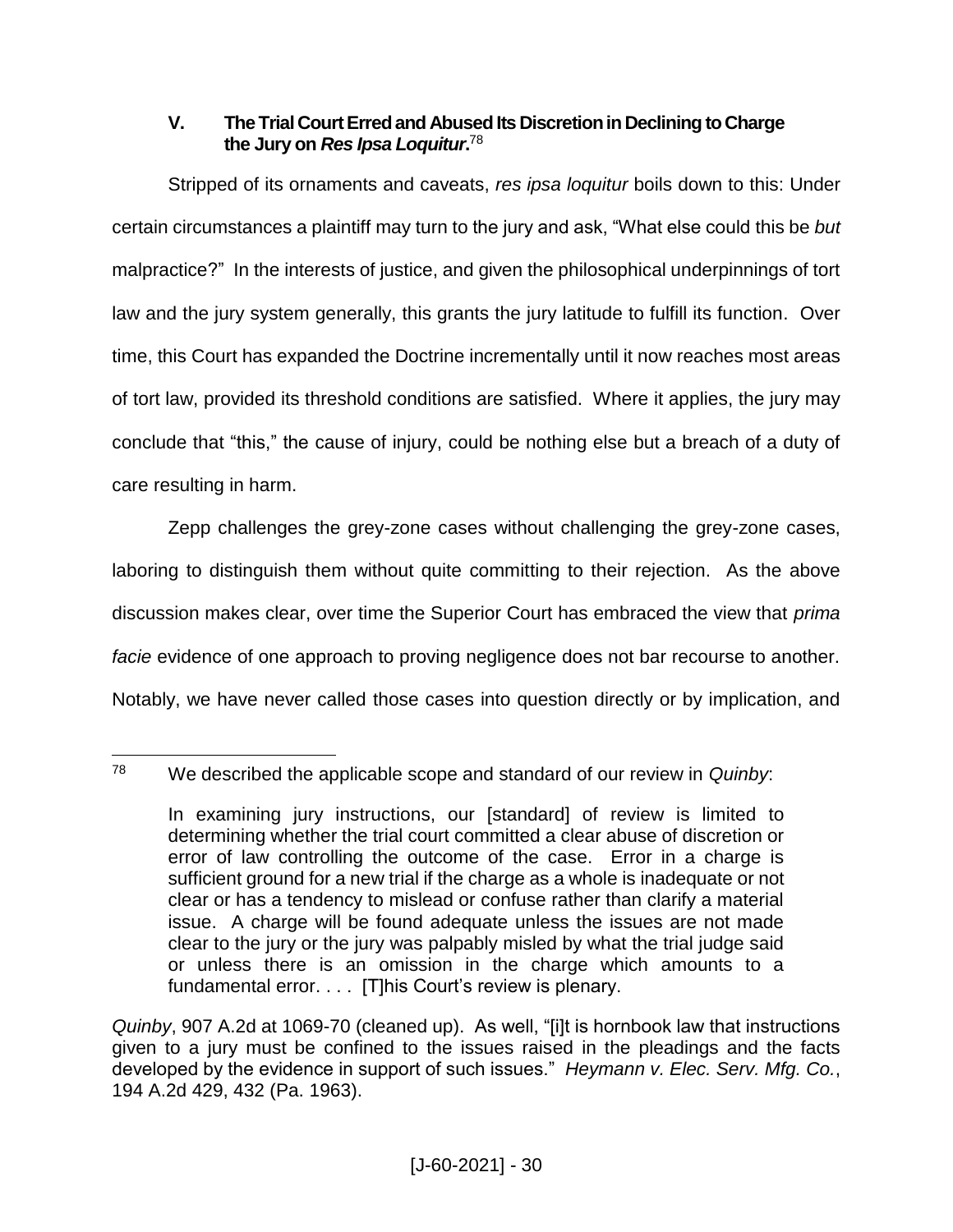Zepp does not expressly contend that any of them was wrongly decided. Rather, Zepp would have us bypass forty years of Superior Court case law—and to a lesser extent the substantive overtones of our own—and reaffirm the strictest account of language from the Common Pleas Court's decision in *Farley*, *supra*, that neither the Superior Court nor this one has applied so rigidly, at least not since we adopted Restatement Section 328D

in *Gilbert*.

In *Farley*, the Common Pleas Court observed:

The presumption of negligence arises from the entire absence of proof, or the want of clear and indubitable proof, of the cause of the accident. Where . . . there is evidence from which the cause can be clearly and indubitably ascertained, the presumption [of negligence] ceases, and the question of negligence is to be determined from the evidence.<sup>79</sup>

In that case, the plaintiff tripped over a fixed design feature-*cum*-hazard on the floor of the streetcar from which he fell, with the only point at issue being whether it reflected negligence that the hazard existed. The trial court ruled that it did not. But in any event, there was no mystery whatsoever regarding how the hazard came to be there or whether or how it contributed to the plaintiff's injury, only whether its design or placement was blameworthy.<sup>80</sup>

But unlike in *Farley*, disputed but more than merely substantial evidence pointed toward arterial cannulation as the cause of Lageman's stroke. Whether Zepp breached his undisputed duty to Lageman also was contested, with competing testimony from qualified experts as to whether the injury ordinarily would occur absent negligence.

 $\overline{a}$ <sup>79</sup> *Farley*, 1889 WL 2977, at \*1.

<sup>80</sup> As noted above, this Court affirmed the trial court's ruling in *Farley v. Phila. Traction Co.*, 18 A. 1090 (Pa. 1890).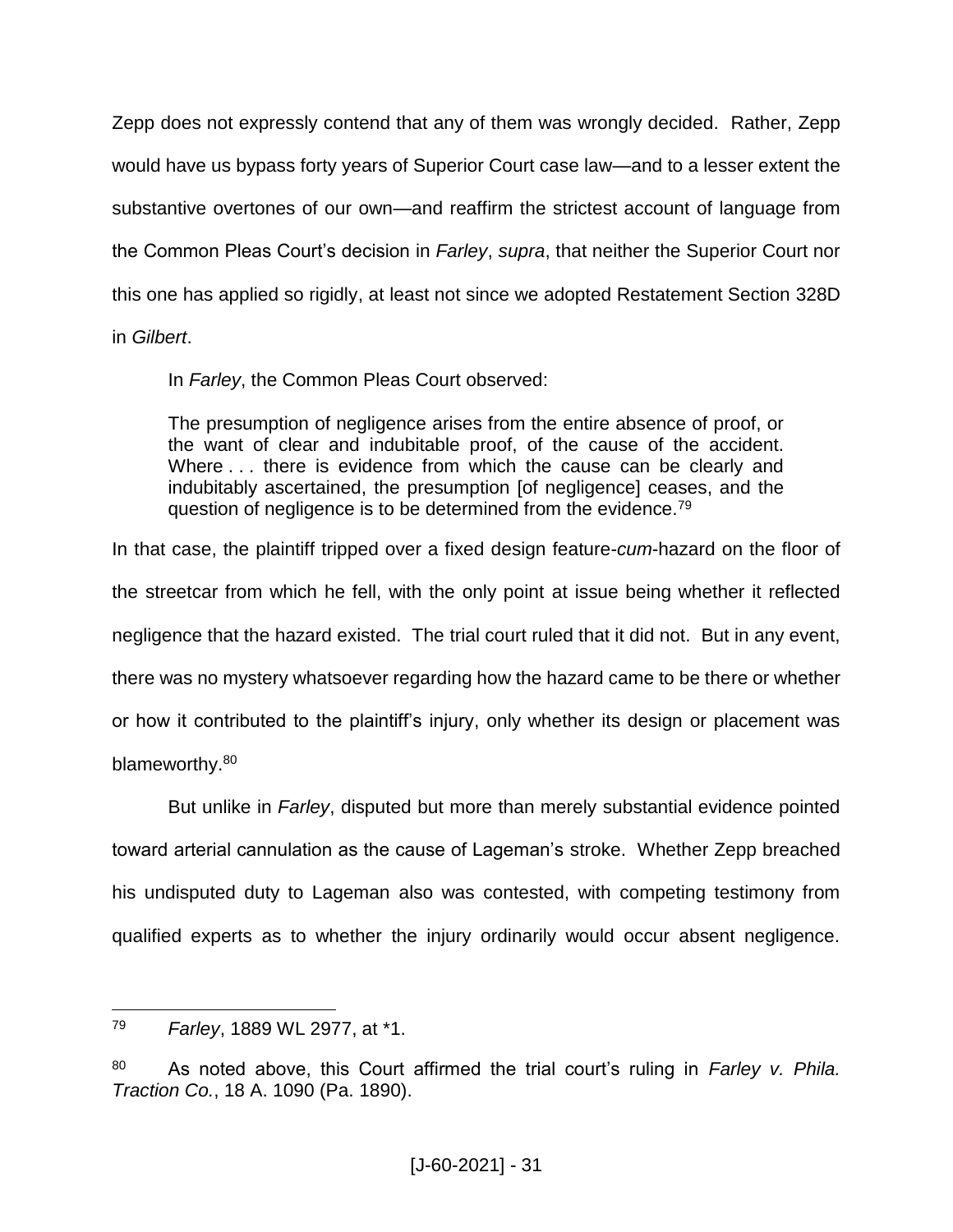Perhaps more importantly, though, when we affirmed the Common Pleas Court's ruling in *Farley*, even our first invocation of the phrase *res ipsa loquitur* in the tort context was years in the future and our adoption of the Restatement, along with its elaborately qualifying commentary plainly at odds with a rigid reading of *Farley*, was still more than a half-century away.

Courts may continue to pay *Farley* lip service, mistaking the oft-quoted language for this Court's commentary. But no modern case like this one, if any at all, has hinged upon its rationale, not least because none of the notable cases have had very similar facts. Indeed, of the modern cases, Farley most resembles *Quinby*, not as a "pure" *res ipsa loquitur* case, but as a case in which the full circumstances and outcomes were known, and the only question was whether a given act was negligent—in *Quinby*, allowing a quadriplegic to fall from a table, and in *Farley* the alleged design defect.

This aspect of similarity also suggests why *Farley* is of little moment to this case even if *stare decisis* bound us to it on its own terms. If anything, read literally, it suggests that the Superior Court ruled correctly in this case, at least in its determination that Lageman was entitled to the Instruction. The evidence of causation being somewhat disputed and necessarily inferential in nature—certainly more so than in *Farley*—makes it a stretch to suggest that the cause can be "clearly and indubitably ascertained" from whatever passes for "direct" evidence in this case. And arguably, *Farley* requires too much for medical malpractice cases as they are tried in the real world anyway. The vast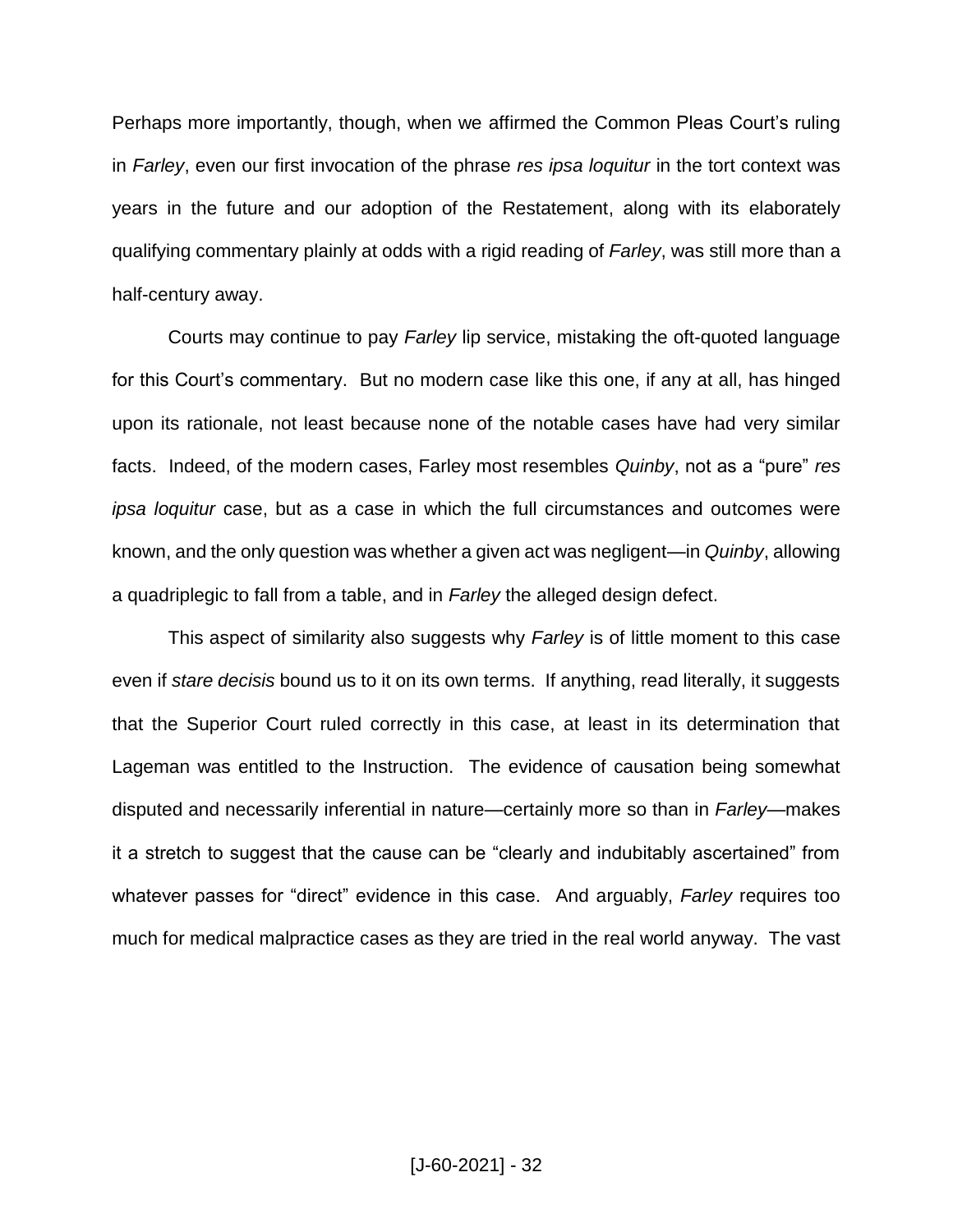majority of such cases hinge upon expert testimony, which, by its very nature, typically is based upon educated inference rather than comprising truly "direct" evidence.<sup>81</sup>

The one Superior Court case that Zepp would have us embrace—again on a questionable reading—is *MacNutt v. Temple University Hospital*, <sup>82</sup> which quoted our decision in *Fredericks v. Atlantic Refining Co.*, as observing that "if there is any other cause to which with equal fairness the injury may be attributed . . . an inference of negligence will not be permitted to be drawn against the defendant."<sup>83</sup> In that case, a patient undergoing surgery for thoracic outlet syndrome suffered a chemical burn. The trial court declined to give a *res ipsa loquitur* instruction and denied the plaintiff's post-trial motion for a new trial. A three-judge Superior Court panel affirmed, and the Superior Court granted *en banc* review.

 $\overline{a}$ 81 What direct evidence can there be, for example, of how an internal biophysical process unfolded? As Pepple acknowledged, and as was surely true of Hudson as well, the experts in this case, as in most cases, were not present for any of the relevant events. *See*, *e.g.*, N.T. at 243 (Pepple agreeing with the assertion that, "from a factual perspective, [he was] not present for any of the events that transpired regarding this case," and that he never treated or even met Lageman); *id*. at 523 (Hudson agreeing that he has "made certain assumptions in giving" his "opinion because [he wasn't] there at the time"). To count this as "direct" evidence both stretches the definition of "direct" to the breaking point and underscores the difficulty of fashioning a bold, straight line between the two categories of evidence. *Cf*. *D'Ardenne*, 712 A.2d 321 (expert witness testifying that he could not be certain as to the state of the escalator at the time of the accident because he investigated after the fact).

<sup>82</sup> 932 A.2d 980 (Pa. Super. 2007) (*en banc*).

<sup>83</sup> *Id*. at 987 (quoting *Fredericks v. Atl. Refining Co.*, 127 A. 615, 617 (Pa. 1925)); *cf.* RESTATEMENT (SECOND) OF TORTS § 328D, cmt. e ("Where the probabilities are at best evenly divided between negligence and its absence, it becomes the duty of the court to direct the jury that there is no sufficient proof.").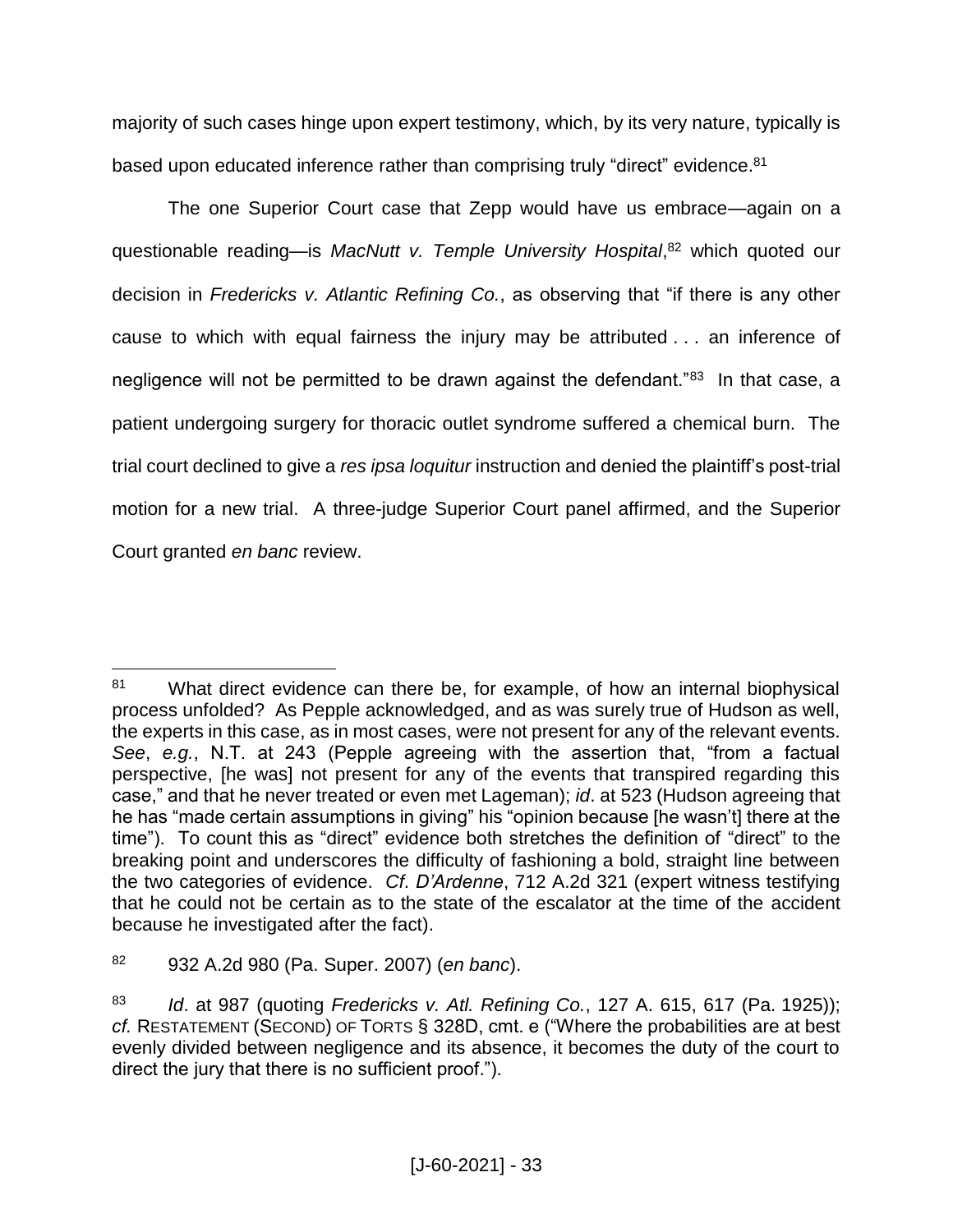In affirming its three-judge panel's affirmance, the unanimous *en banc* panel quoted comment o to Restatement Section 328D, which we have not yet mentioned:

The inference arising from a *res ipsa loquitur* case may . . . be destroyed by sufficiently conclusive evidence that it is not in reality a *res ipsa loquitur* case. If the defendant produces evidence which is so conclusive as to leave no doubt that the event was caused by some outside agency for which he was not responsible, or that it was of a kind which commonly occurs without negligence on the part of anyone and could not be avoided by the exercise of all reasonable care, he may be entitled to a directed verdict.<sup>84</sup>

The parties experts' had disputed the very nature of the plaintiff's injury, the court noted, disagreeing as to whether the burn had resulted from lying in a pool of Betadine solution or the injury was an outbreak of herpes zoster or shingles. "Because the nature of the injury was itself in dispute," the court concluded, "the [trial] court correctly determined the injury could have occurred without negligence."<sup>85</sup> The case involved robust, competing views of what *caused* the injury, undermining the conclusion that plaintiff had furnished sufficient evidence to reach a jury as to the exclusion-of-othercauses factor of the Section 328D test. $86$  But perhaps more significantly as a practical matter, the court eventually concluded that the defense's evidence that the injury was in fact a symptom of herpes rather than a betadine burn, itself, eliminated all other responsible causes, rendering the case a directed-verdict case of the sort described in comment o.<sup>87</sup> The defense hadn't merely provided evidence contradicting plaintiff's

- <sup>86</sup> S*ee id*. at 989-991.
- <sup>87</sup> *Id*. at 991.

<sup>84</sup> RESTATEMENT (SECOND) OF TORTS § 328D, cmt. o; *see MacNutt*, 932 A.2d at 987.

<sup>85</sup> *MacNutt*, 932 A.2d at 990.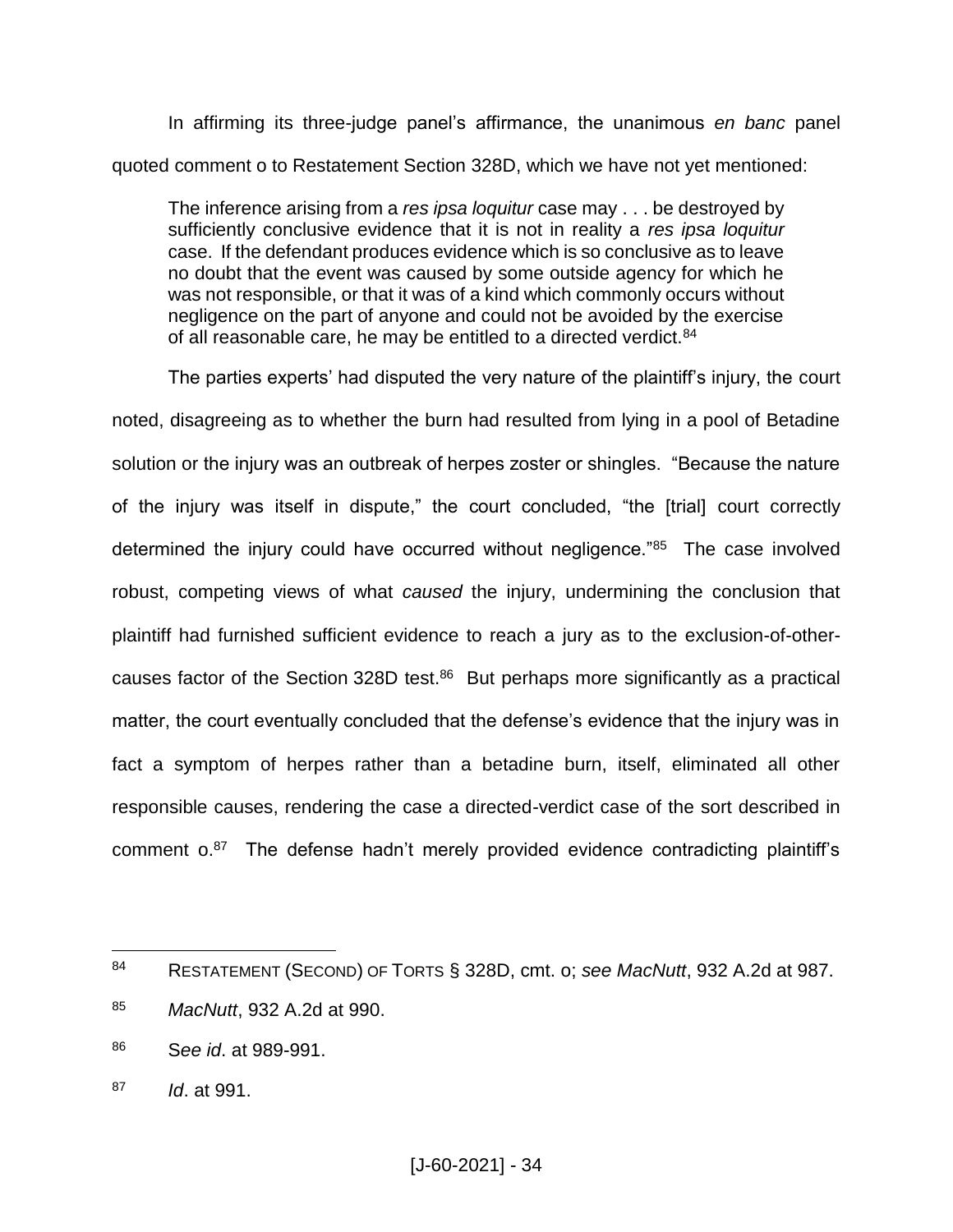account. It had *proved* its account to the court's satisfaction, which no one maintains occurred in this case.

We underscore what burden comment o assigns and to whom. In point of fact, the burden reflects what happens *after* the plaintiff establishes a *prima facie* case under the three Section 328D factors. As we have noted since its inception, the Doctrine, once satisfied, creates a *rebuttable* presumption; comment o merely describes a rebuttal strong enough that it bypasses the necessity of a jury determination entirely. Here, even *Zepp* does not assert that his evidence met comment o's high standard. *MacNutt*, while apparently consistent with our case law and that of the grey-zone cases, is entirely distinguishable from the instant case because, as noted above, it hinged upon the conclusiveness of the defense's proofs. Moreover, precisely in setting the standard so high, and in constituting the last comment to Section 328D, comment o only underscores the flexibility intentionally baked into Section 328D by the Restatement reporters, as well as its implicit preference that a jury determine the presence or absence of the Section 328D factors.

Were Section 328D read more parsimoniously it might be penny-wise in its simplicity, but it would be pound-foolish in its consequences for the administration of justice. A plaintiff in Lageman's position would be forced either not to adduce the Instruction-disqualifying "direct" evidence in question in service of going to a jury under the Doctrine, or to abandon the Doctrine entirely in favor of "direct" proof, allowing also for circumstantial evidence—*except* circumstantial evidence with a whiff of *res ipsa loquitur* about it, an especially challenging task with a surfeit of expert testimony, which, as we noted above, is inherently inferential. In either scenario, the court, and more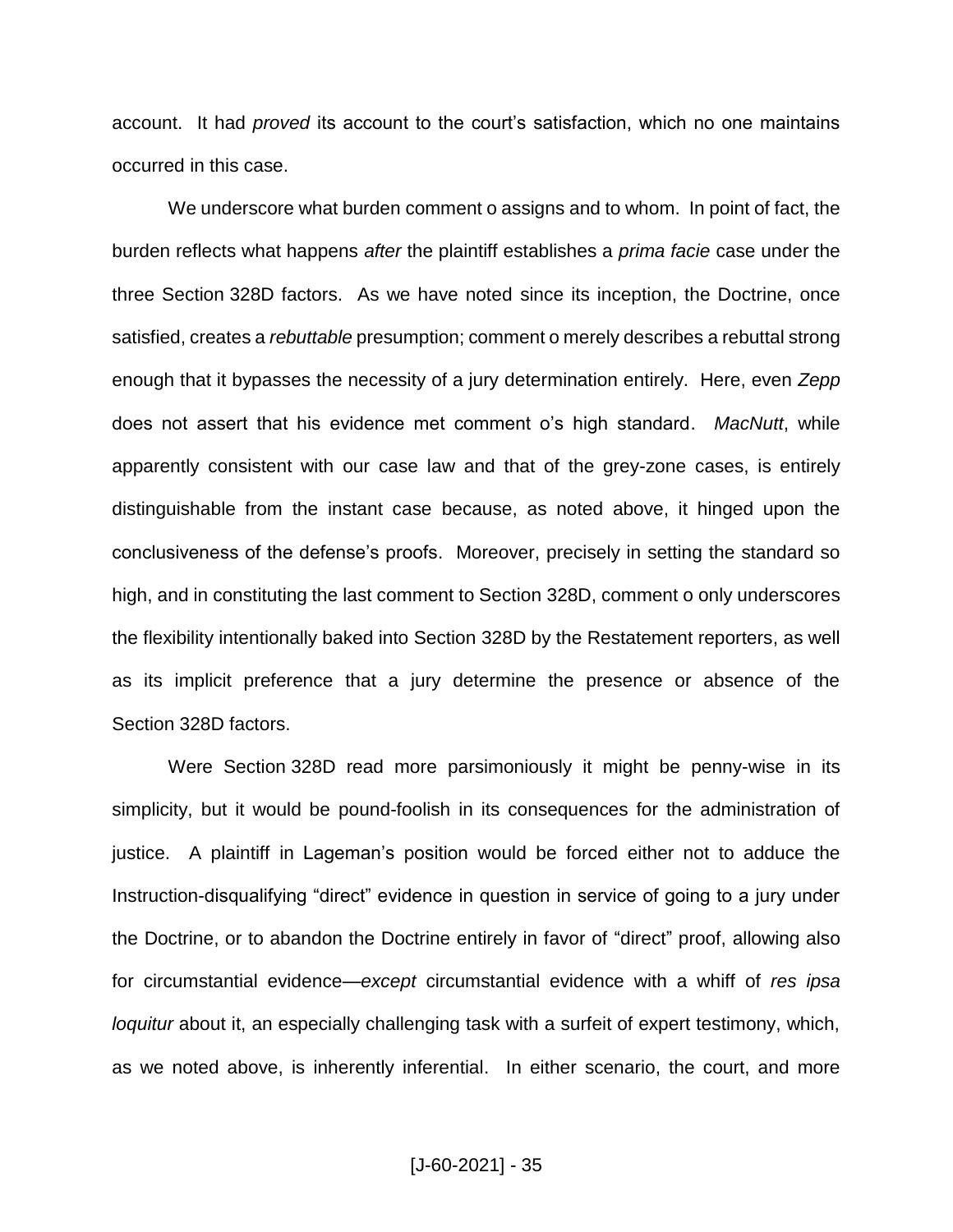importantly the jury, will receive a *lesser* quantum of evidence to assess whether, how, and to what extent the defendant is liable for the plaintiff's harm.

Here, a bedrock principle largely unobserved by the parties and courts surfaces. It has long been the law of Pennsylvania that a plaintiff has no obligation to choose one theory of liability to the exclusion of another. We spoke of this concern in broad enough terms to encompass the present case in *Schreiber v. Republic Intermodal Corp.*<sup>88</sup>: "[Pa.R.C.P. 1020] reflect[s] the general principle that *plaintiffs should not be forced to elect a particular theory in pursuing a claim* and avoids the attendant possibility that meritorious claims will fail because the wrong legal theory was chosen."<sup>89</sup> While Rule 1020 speaks to pleadings, and to the prospect of discrete causes of action rather than merely discrete means of proving a single cause of action, *i.e.*, negligence, this only highlights how little it asks to allow a plaintiff to pursue a unitary claim of malpractice, by any means of proof that may apply. $90$  In a case like this, where the evidence available to

 $\overline{a}$ <sup>88</sup> 375 A.2d 1285, 1291 (Pa. 1977).

<sup>89</sup> *Schreiber* cited Rules 1020(a) ("The plaintiff may state in the complaint more than one cause of action cognizable in a civil action against the same defendant. . . .") and 1020(c) ("Causes of action and defenses may be pleaded in the alternative."). *See Schreiber*, 375 A.2d at 1291 (emphasis added). Rule 1020(d) provides, *inter alia*, "If a transaction or occurrence gives rise to more than one cause of action heretofore asserted in assumpsit and trespass, against the same person, including causes of action in the alternative, they shall be joined in separate counts in the action against any such person."

<sup>90</sup> While a plaintiff may assert claims and theories of the case in the alternative, *see Schreiber*, *supra*; *PennDOT v. Manor Mines, Inc.*, 565 A.2d 428, 431 (Pa. 1989) (noting that, while the pleading must inform the defendant of the cause of action asserted, "this rule cannot be applied to limit a plaintiff from choosing to prove only one of two alternate theories of liability if the defendant has sufficient notice of both"), under the doctrine of election of remedies, the plaintiff may not seek inconsistent *relief*. *Umbelina v. Adams*, 34 A.3d 151 (Pa. Super. 2011); *see Wedgewood Diner, Inc. v. Good*, 534 A.2d 537, 538 (Pa. Super. 1987) (quoting Annotation, 40 A.L.R.4th 627, 630-31 ("[T]he adoption, by an unequivocal act, of one of two or more inconsistent remedial rights has the effect of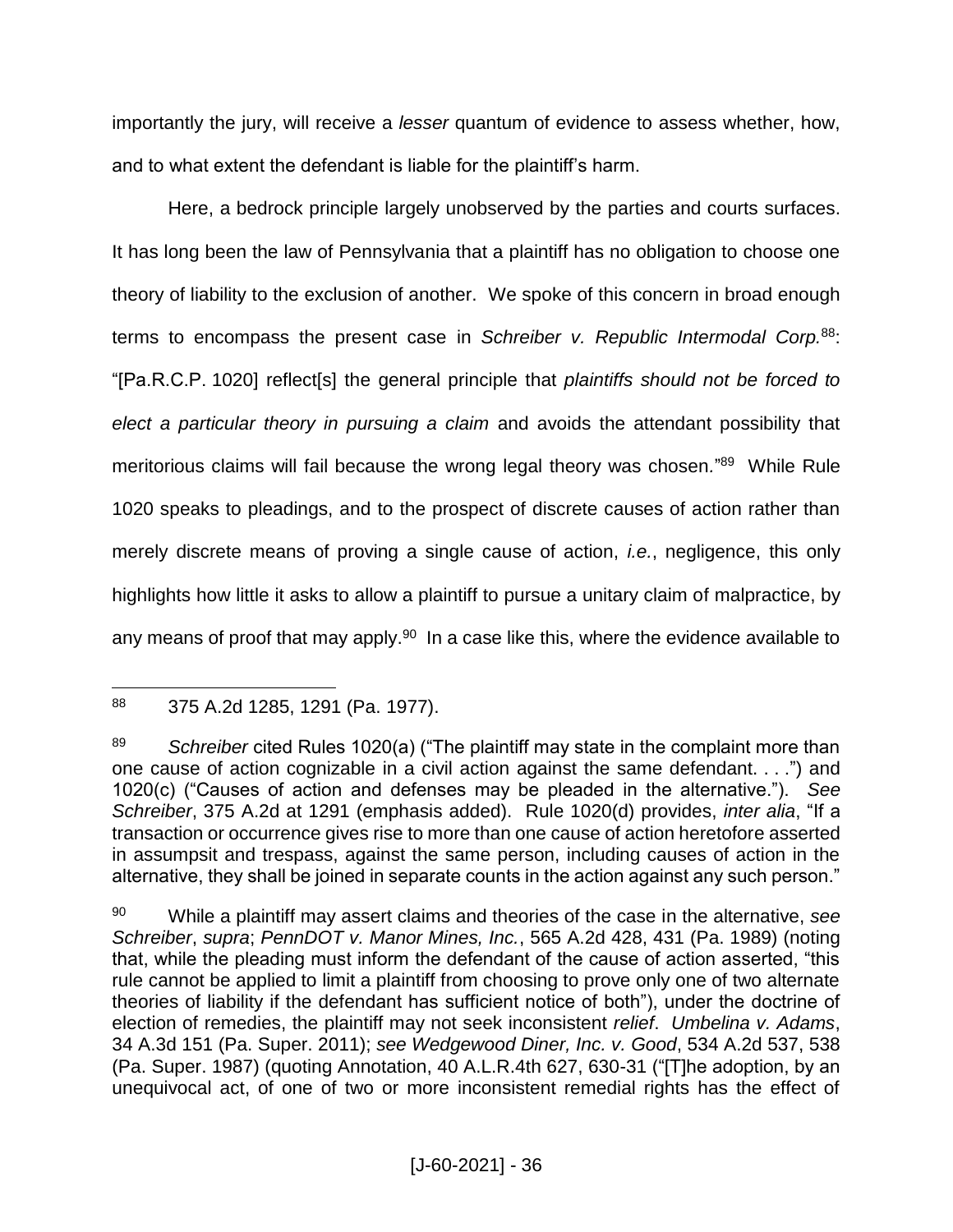the plaintiff is equivocal and less than conclusive on the elements of negligence, asking the plaintiff to choose which evidentiary approach to pursue is manifestly unfair.<sup>91</sup>

This is not analogous to submitting two incompatible claims to a jury. Lageman has stated one straightforward claim and has submitted evidence in an effort to meet her burden of proof. The evidence that does not establish a basis for the Instruction cannot simply cancel out the evidence that does. Nor should plaintiff's presentation of conflicting categories of evidence—not evidence that is inconsistent, but merely qualitatively *different*—force her to abandon any evidentiary approach to proving her claim as to which she has made out a *prima facie* case.

In an ideal world, the jury receives as much probative evidence as there is and no plaintiff is punished for successfully providing *prima facie* evidence sufficient to establish a basis for a finding of liability under the *res ipsa loquitur* doctrine. As with any other showing, if it satisfies the bare minimum requirements to support a given instruction, that instruction should be given.<sup>92</sup> If there is first-hand evidence to support a negligence claim, the jury should be so charged. If there is indirect, circumstantial evidence to cover gaps

<sup>92</sup> *See Heymann*, 194 A.2d at 432.

precluding a resort to the others.". . "[A] party cannot, in the assertion or prosecution of his rights, maintain inconsistent positions . . . .")).

<sup>&</sup>lt;sup>91</sup> The Dissent argues that "[t]he majority  $\ldots$  adopt[s] an expansive mandate for instructions authorizing jurors to infer negligence without specific proof, while sometimes referring to the inference as an alternate 'theory of liability.'" Diss. Op. at 2. But, as the foregoing sentences make clear, we refer to "theories of liability" only to establish "evidentiary approaches to a unitary theory of liability" as an *a fortiori* case: if courts must entertain disparate theories of liability, surely nothing prevents them from accepting alternate proofs in furtherance of a *unitary* theory of liability. Moreover, even if *res ipsa loquitur* was transformed into a discrete theory of liability, under Rule 1020 the plaintiff would not be precluded from pursuing it on that basis alone.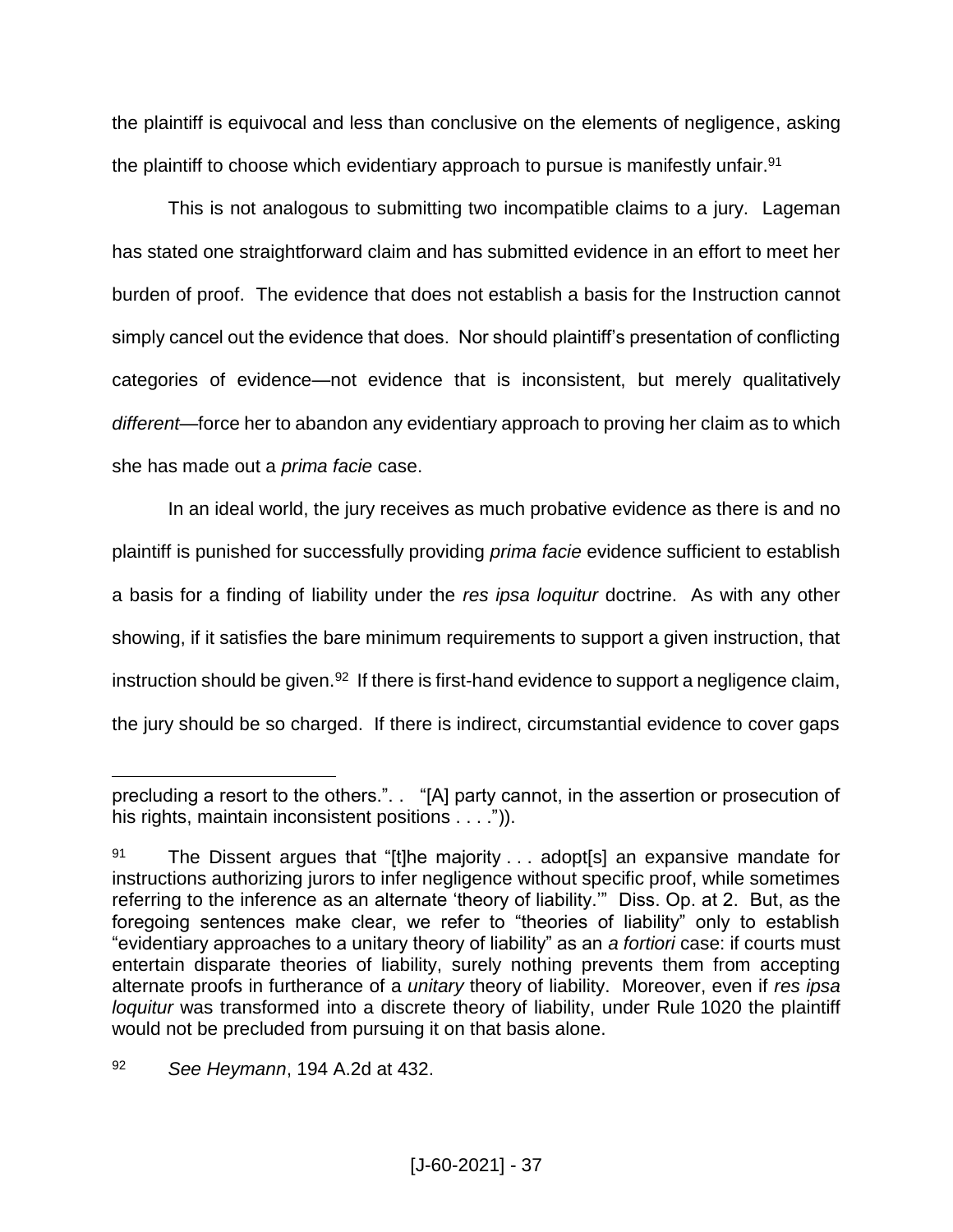in the (more) direct evidence, and that evidence constitutes a *prima facie* showing under Section 328D, the jury should be so charged. This will only disadvantage a defendant as to whom the claim becomes more facially meritorious as more competent evidence emerges—as, perhaps, it should.<sup>93</sup>

 $\overline{a}$ 

The Dissent champions the role of the General Assembly in "making difficult social policy decisions." *Id*. at 2 n.1. But the Legislature already made such decisions with its 2002 enactment of the all-encompassing Medical Care Availability and Reduction of Error Act, Act of March 20, 2002, P.L. 154, No.13, *codified as amended at* 40 P.S. §§ 1303.101, *et seq*., an Act *designed* to address alleged excesses in the arena of medical malpractice litigation. *See generally* 40 P.S. § 1303.102 ("Declaration of policy"). By the time that MCARE was enacted, our approval in *Jones* of the *res ipsa loquitur* doctrine in malpractice actions was already approximately twenty years old; we had reaffirmed the Doctrine's viability five years earlier in *Hightower-Warren*; and the Superior Court had applied it in a host of decisions, including *Hollywood Shop*, *Smith*, *Sedlitsky*, and *D'Ardenne*, with which this decision is largely consistent, and none of which the Dissent engages. Had the Legislature agreed with the Dissent that "the medical malpractice field is a particularly inapt one in which to judicially mandate jury instructions . . . that alleviate the obligation to prove negligence to support liability," Diss. Op. at 6, it could have restricted or eliminated the Doctrine's application in medical malpractice litigation. It did neither of these things. *Cf. Fonner v. Shandon, Inc.*, 724 A.2d 903, 906 (Pa. 1999) ("The failure of the General Assembly to change the law which has been interpreted by the courts creates a presumption that the interpretation was in accordance with the legislative intent; otherwise the General Assembly would have changed the law in a subsequent amendment.").

We assume only one thing about juries: that they will follow judicial instructions faithfully. *See, e.g., Commonwealth v. McRae*, 832 A.2d 1026, 1034 (Pa. 2003) ("It is an almost invariable assumption of the law that jurors follow their instructions." (cleaned up)); *Dauphin Deposit Trust Co. v. Standard Oil Co. of Pa.*, 167 A. 287, 288 (Pa. 1933) (same). Getting an Instruction to the jury is only half the battle for a litigant. There is no more reason to think a jury will reflexively grant judgment for a plaintiff in, for example, the Dissent's hypothetical 60/40 case, *see* Diss. Op. at 5, than there is to think a jury will

 $93$  The Dissent makes much of the lack of "empirical" evidence of how juries respond to *res ipsa loquitur* instructions. *See* Diss. Op. at 3. At the same time, also without any such evidence, the Dissent simply adopts and treats as a verity the supposed phenomenon of juries biased in favor of plaintiffs merely by the giving of the charge itself. This assertion itself lacks any "empirical" support, resting as it does on nothing more than the conjectures of Zepp's *amici curiae*. *See* Diss. Op. at 3 (citing Brief for *Amici Curiae* Am. Med. Ass'n & Pa. Med. Soc. At 16-18), 4 n.3 (quoting Brief for *Amici Curiae* Am. Med. Soc. & Pa. Med. Soc. At 4).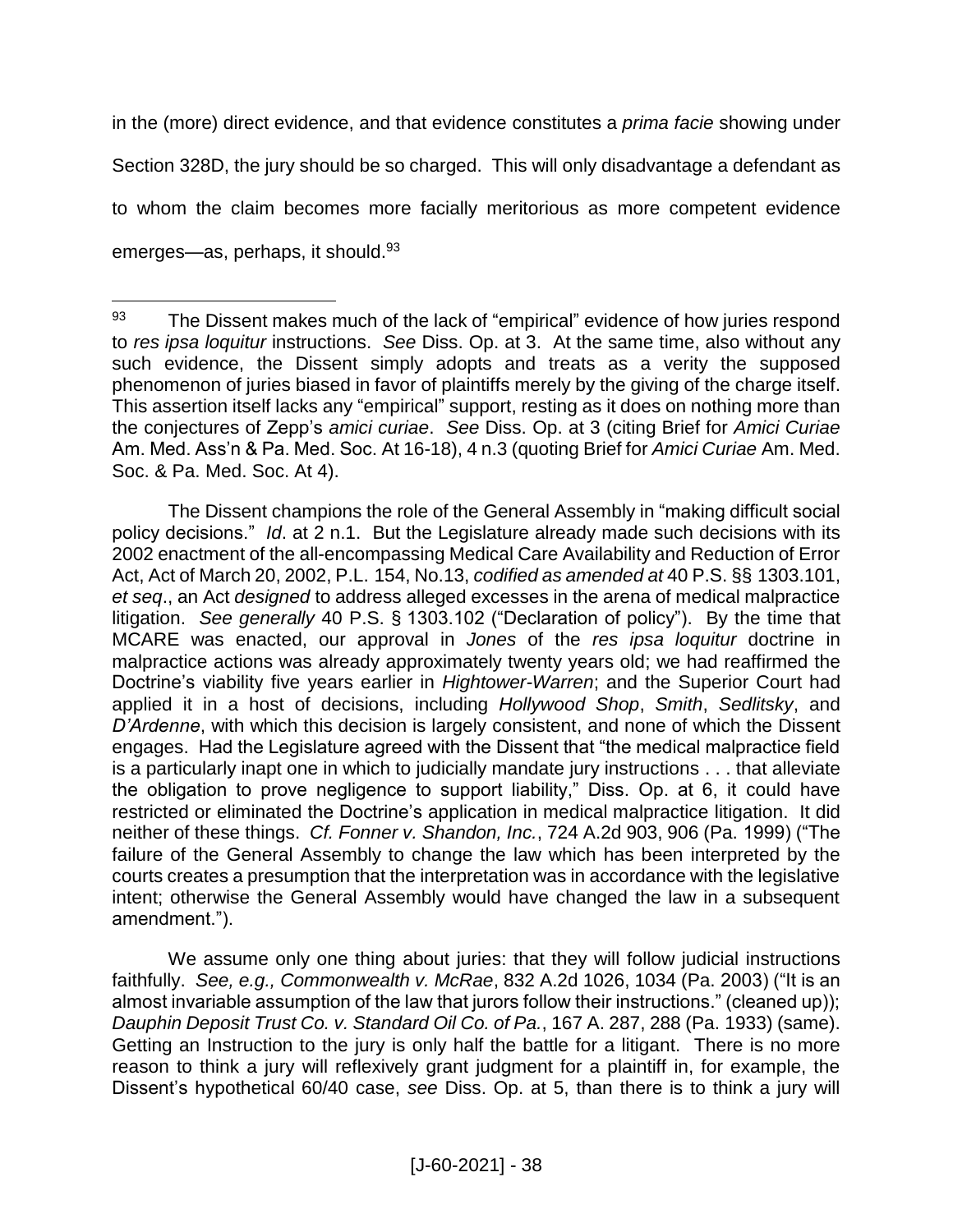That leaves us only with the question whether Lageman made out a *prima facie* case to support a *res ipsa loquitur* instruction. Like the Superior Court, we conclude that she did. Pepple, a qualified and credible expert, testified in no uncertain terms that this event ordinarily cannot happen without negligence on the part of the provider. Thus, Pepple's testimony by itself comprises *prima facie* evidence as to that proposition.

Causation makes out a closer question, but notwithstanding the credible cardiacevent counternarrative advanced by Hudson, whether that theory was more credible than Lageman's stroke-by-cannulation theory is a jury question. In arguing otherwise, Zepp seems to want the trial court to assess the exclusion of other causes before going to a jury. But it is plain that the trial court must yield to the jury as soon as the plaintiff makes a threshold showing. With both experts acknowledging the association between arterial cannulation and stroke, there can be no serious question that Lageman succeeded, entitling her to a jury determination.

*Hightower-Warren* is similar. There, too, the defense did not fail to propose alternate explanations for the harm. A defense expert suggested that the "recurrent laryngeal nerve was somehow strangled or entrapped by subsequent scar tissue buildup"—that it occurred as an inevitable patient-specific consequence of the surgical procedure which, itself, was performed without fault.<sup>94</sup> We did not find this testimony alone sufficient to dispense with the Instruction. Instead, we noted deficiencies in the

award damages for fraud based upon circumstantial evidence that a plaintiff lost money in a transaction with a defendant. Lageman must convince the jury that the Restatement elements have been satisfied—that, in fact, arterial cannulation does not happen absent negligence, and that, in fact, all potential non-cannulation causes of Lageman's harm have been eliminated. Whether she can or will succeed is not our concern.

<sup>94</sup> *Hightower-Warren*, 698 A.2d at 55.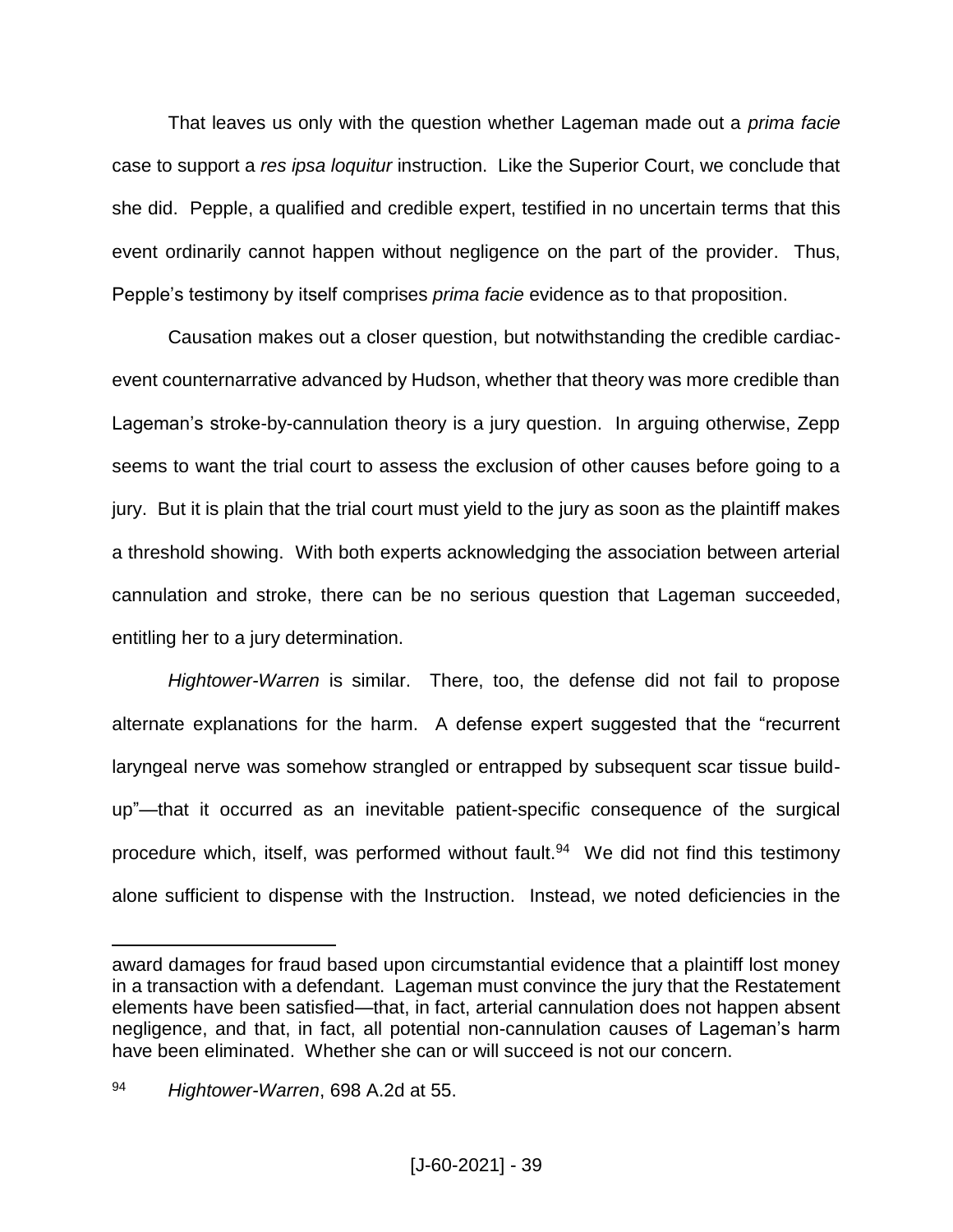defense testimony, in particular the lack of corroborating evidence. Ultimately, we recognized it as a *res ipsa loquitur* jury question, and the correct approach is the same here.

Lageman successfully made out a *prima facie case* in support of the two disputed

factors of the Restatement Section 328D test. Thus, she was entitled to the Instruction.

# **VI. Conclusion.**

There is nothing occult about the *res ipsa loquitur* doctrine; it is among the more accessible evidentiary doctrines, since it resembles the practical inferences people make in their own lives. The Restatement's own account describes the Doctrine more commonly:

Negligence and causation, like other facts, may of course be proved by circumstantial evidence. Without resort to Latin the jury may be permitted to infer, when a runaway horse is found in the street, that its owner has been negligent in looking after it; or when a driver runs down a visible pedestrian, that he has failed to keep a proper lookout. When the Latin phrase is used in such cases, nothing is added. A *res ipsa loquitur* case is ordinarily merely one kind of case of circumstantial evidence, in which the jury may reasonably infer both negligence and causation from the mere occurrence of the event and the defendant's relation to it.<sup>95</sup>

As such, creating a jury question as to the Section 328D factors should not require

Herculean labors. The factors speak for themselves, as will the evidence in a given case

as to whether it supports the Instruction.

We cannot fairly hold that *res ipsa loquitur* may be invoked in complex, medical malpractice cases requiring expert testimony, then subject the Doctrine to an oversimplified view of the interplay of direct and circumstantial evidence. Medical malpractice cases, in particular, are seldom he-said she-said battles of credibility among

<sup>95</sup> RESTATEMENT (SECOND) OF TORTS § 328D, cmt. b.